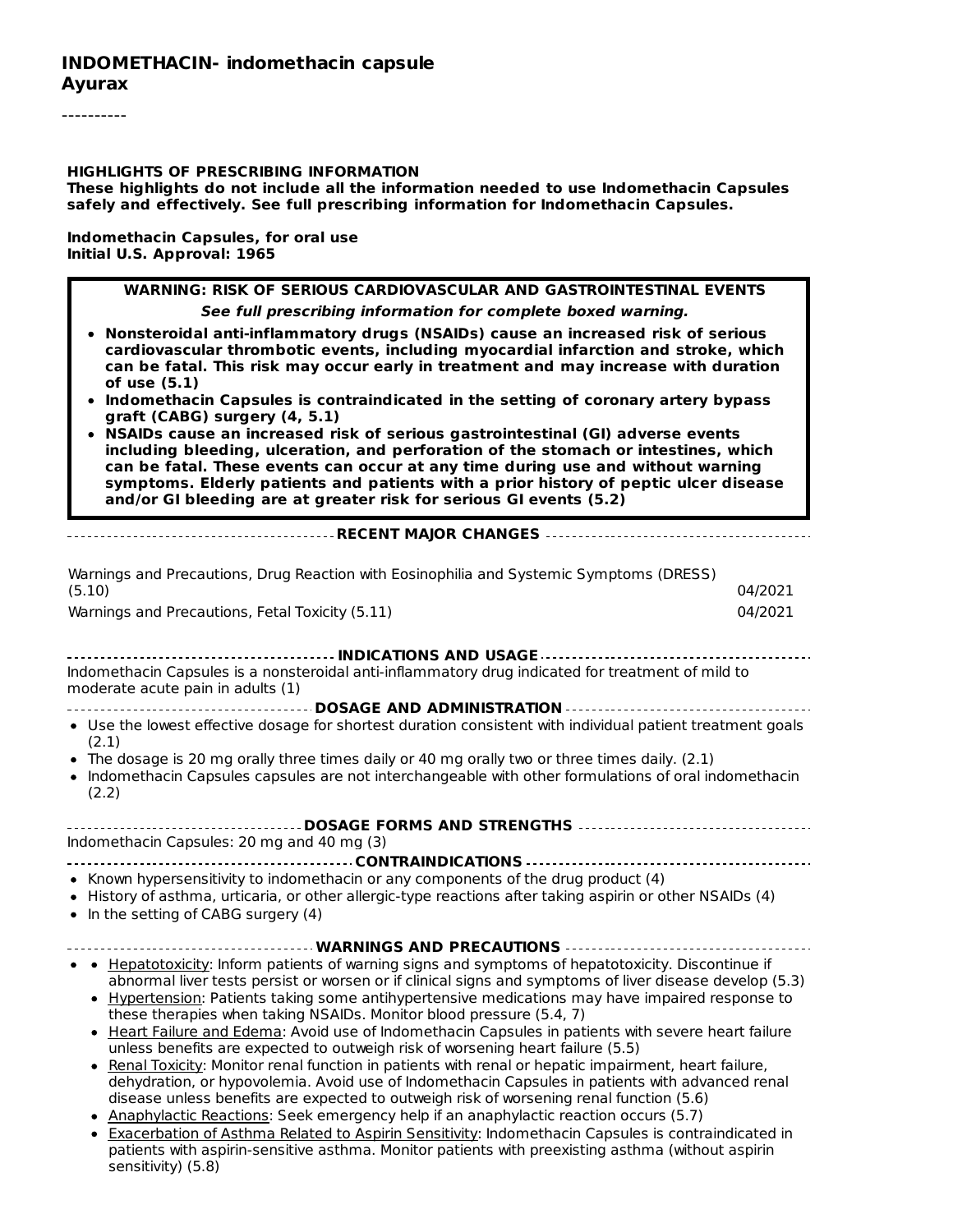- Serious Skin Reactions: Discontinue Indomethacin Capsules at first appearance of skin rash or other signs of hypersensitivity (5.9)
- Drug Reaction with Eosinophilia and Systemic Symptoms (DRESS): Discontinue and evaluate clinically (5.10).
- Fetal Toxicity: Limit use of NSAIDs, including TIVORBEX, between about 20 to 30 weeks in pregnancy due to the risk of oligohydramnios/fetal renal dysfunction. Avoid use of NSAIDs in women at about 30 weeks gestation and later in pregnancy due to the risks of oligohydramnios/fetal renal dysfunction and premature closure of the fetal ductus arteriosus (5.11, 8.1).
- Hematologic Toxicity: Monitor hemoglobin or hematocrit in patients with any signs or symptoms of anemia (5.12, 7)

**ADVERSE REACTIONS** Most common adverse reactions (incidence ≥2% in Indomethacin Capsules 20 mg and 40 mg groups) are nausea, post procedural edema, headache, dizziness, vomiting, post procedural hemorrhage, constipation, pruritus, diarrhea, dyspepsia, post procedural swelling, presyncope, rash, abdominal pain (upper), somnolence, pruritus generalized, hyperhidrosis, decreased appetite, hot flush and syncope. (6.1) **To report SUSPECTED ADVERSE REACTIONS, contact Pharm-Olam at 1-866-511-6754 or FDA at 1-800-FDA-1088 or www.fda.gov/medwatch.**

- **DRUG INTERACTIONS**
- . Drugs that Interfere with Hemostasis (e.g. warfarin, aspirin, SSRIs/SNRIs): Monitor patients for bleeding who are concomitantly taking Indomethacin Capsules with drugs that interfere with hemostasis. Concomitant use of Indomethacin Capsules and analgesic doses of aspirin is not generally recommended (7)
- ACE Inhibitors, Angiotensin Receptor Blockers (ARB), or Beta-Blockers: Concomitant use with Indomethacin Capsules may diminish the antihypertensive effect of these drugs. Monitor blood pressure (7)
- ACE Inhibitors and ARBs: Concomitant use with Indomethacin Capsules in elderly, volume depleted, or those with renal impairment may result in deterioration of renal function. In such high risk patients, monitor for signs of worsening renal function (7)
- Diuretics: NSAIDs can reduce natriuretic effect of furosemide and thiazide diuretics. Monitor patients to assure diuretic efficacy including antihypertensive effects (7)
- . Digoxin: Concomitant use with Indomethacin Capsules can increase serum concentration and prolong half-life of digoxin. Monitor serum digoxin levels (7)

**USE IN SPECIFIC POPULATIONS** Infertility: NSAIDs are associated with reversible infertility. Consider withdrawal of Indomethacin Capsules in women who have difficulties conceiving (8.3)

**See 17 for PATIENT COUNSELING INFORMATION and Medication Guide.**

**Revised: 9/2021**

### **FULL PRESCRIBING INFORMATION: CONTENTS\***

### **WARNING: RISK OF SERIOUS CARDIOVASCULAR AND GASTROINTESTINAL EVENTS**

### **1 INDICATIONS AND USAGE**

### **2 DOSAGE AND ADMINISTRATION**

2.1 General Dosing Instructions

2.2 Non-Interchangeability with Other Formulations of Indomethacin

### **3 DOSAGE FORMS AND STRENGTHS**

### **4 CONTRAINDICATIONS**

### **5 WARNINGS AND PRECAUTIONS**

- 5.1 Cardiovascular Thrombotic Events
- 5.2 Gastrointestinal Bleeding, Ulceration, and Perforation
- 5.3 Hepatotoxicity
- 5.4 Hypertension
- **5.5 Heart Failure and Edema**
- **5.6 Renal Toxicity and Hyperkalemia**
- **5.7 Anaphylactic Reactions**
- **5.8 Exacerbation of Asthma Related to Aspirin Sensitivity**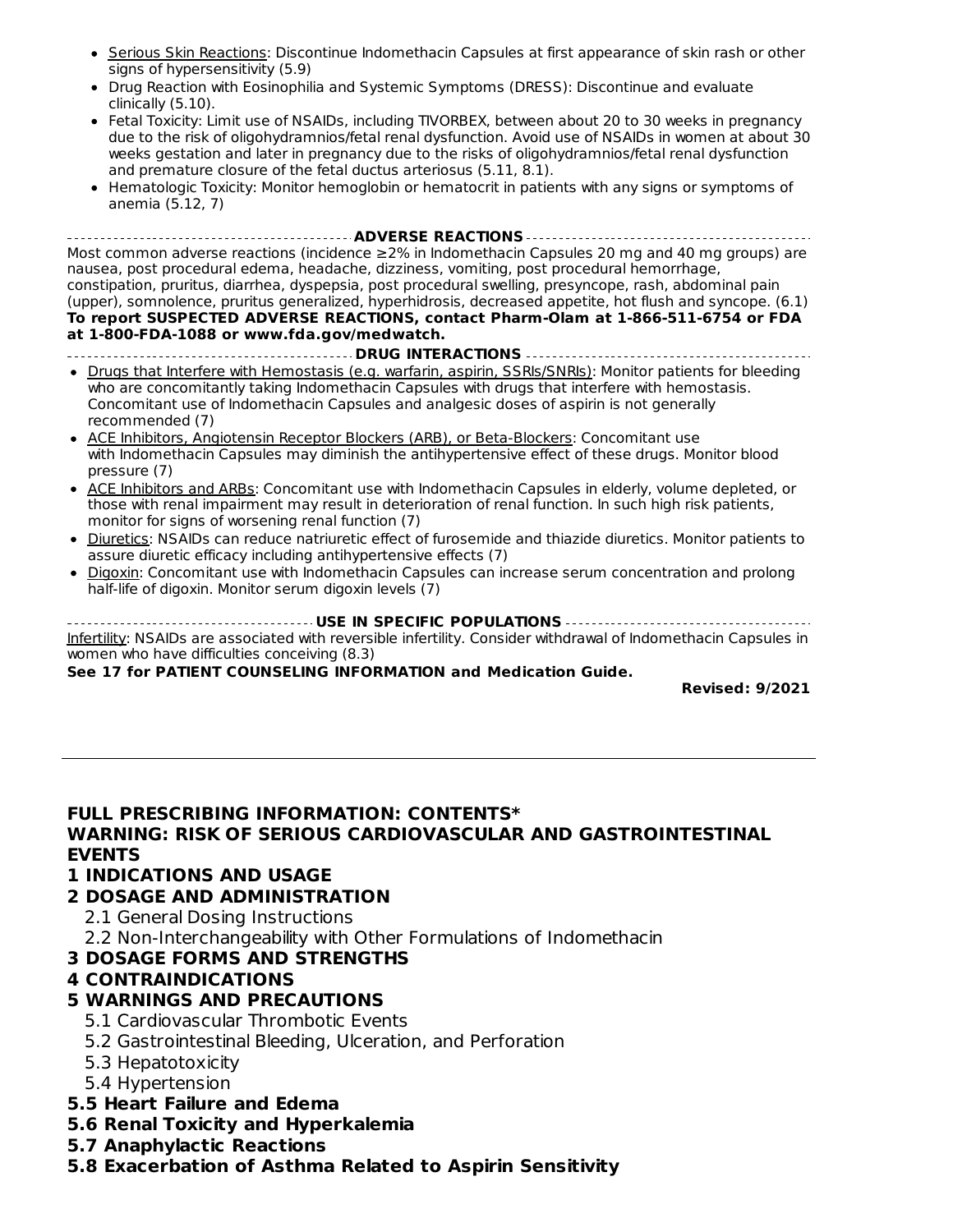### **5.9 Serious Skin Reactions**

- **5.10 Drug Reaction with Eosinophilia and Systemic Symptoms (DRESS)**
- **5.11 Fetal Toxicity**
- **5.12 Hematologic Toxicity**
- **5.13 Masking of Inflammation and Fever**
- **5.14 Laboratory Monitoring**
- **5.15 Central Nervous System Effects**
- **5.16 Ocular Effects**

## **6 ADVERSE REACTIONS**

- 6.1 Clinical Trials Experience
- 6.2 Postmarketing Experience

### **7 DRUG INTERACTIONS**

## **8 USE IN SPECIFIC POPULATIONS**

- 8.1 Pregnancy
- 8.2 Lactation
- 8.3 Females and Males of Reproductive Potential
- 8.4 Pediatric Use
- 8.5 Geriatric Use

### **10 OVERDOSAGE**

### **11 DESCRIPTION**

### **12 CLINICAL PHARMACOLOGY**

- 12.1 Mechanism of Action
- 12.3 Pharmacokinetics

### **13 NONCLINICAL TOXICOLOGY**

13.1 Carcinogenesis, Mutagenesis, Impairment of Fertility

### **14 CLINICAL STUDIES**

### **16 HOW SUPPLIED/STORAGE AND HANDLING**

### **17 PATIENT COUNSELING INFORMATION**

\* Sections or subsections omitted from the full prescribing information are not listed.

### **FULL PRESCRIBING INFORMATION**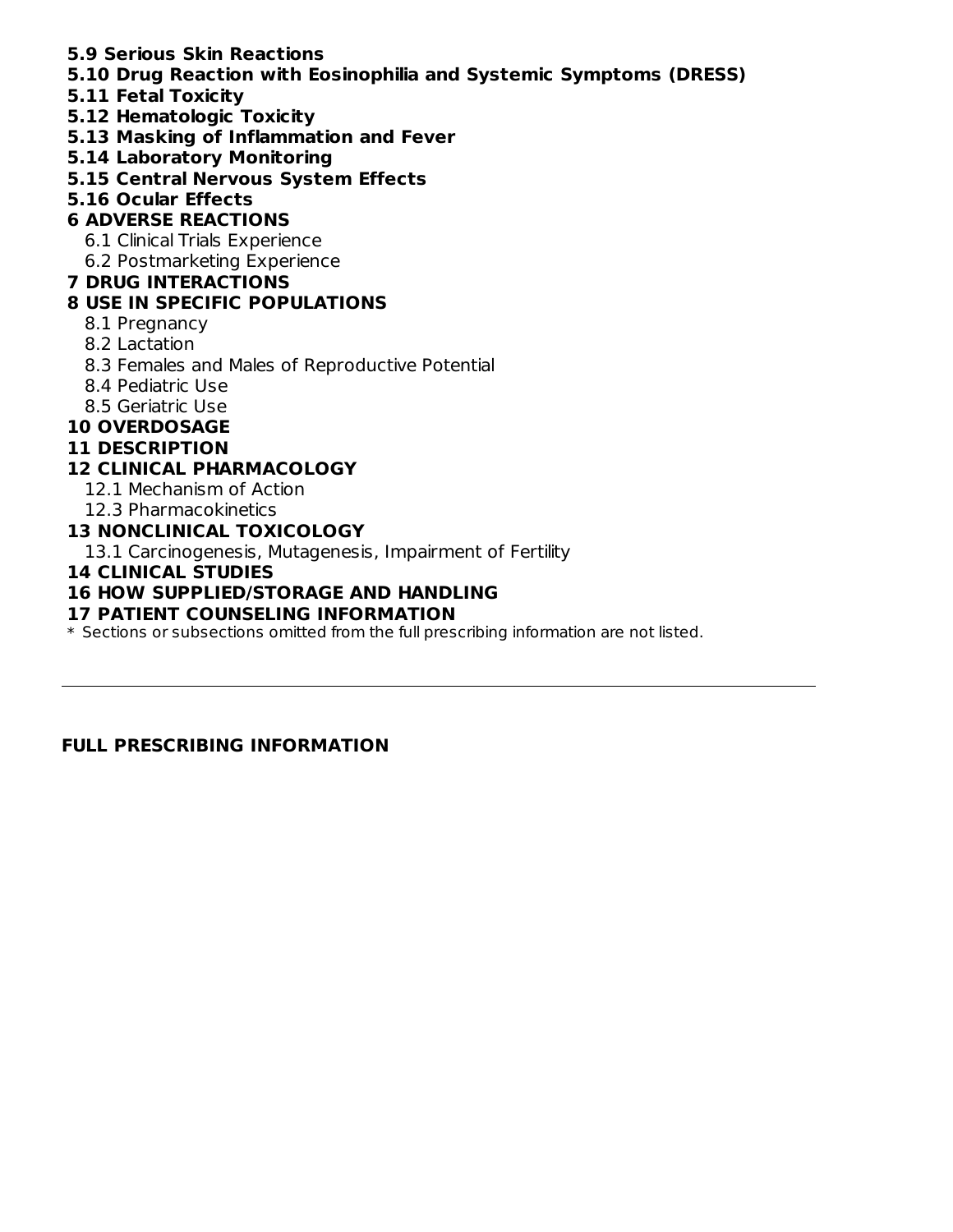### **WARNING: RISK OF SERIOUS CARDIOVASCULAR AND GASTROINTESTINAL EVENTS**

**Cardiovascular Thrombotic Events**

- **Nonsteroidal anti-inflammatory drugs (NSAIDs) cause an increased risk of serious cardiovascular thrombotic events, including myocardial infarction and stroke, which can be fatal. This risk may occur early in treatment and may increase with duration of use [see Warnings and Precautions (5.1)].**
- **Indomethacin Capsules is contraindicated in the setting of coronary artery bypass graft (CABG) surgery [see Contraindications (4) and Warnings and Precautions (5.1)].**

**Gastrointestinal Bleeding, Ulceration, and Perforation**

**NSAIDs cause an increased risk of serious gastrointestinal (GI) adverse events including bleeding, ulceration, and perforation of the stomach or intestines, which can be fatal. These events can occur at any time during use and without warning symptoms. Elderly patients and patients with a prior history of peptic ulcer disease and/or GI bleeding are at greater risk for serious GI events [see Warnings and Precautions (5.2)].**

## **1 INDICATIONS AND USAGE**

Indomethacin Capsules is indicated for treatment of mild to moderate acute pain in adults.

## **2 DOSAGE AND ADMINISTRATION**

## **2.1 General Dosing Instructions**

Carefully consider the potential benefits and risks of Indomethacin Capsules and other treatment options before deciding to use Indomethacin Capsules. Use the lowest effective dosage for the shortest duration consistent with individual patient treatment goals [see Warnings and Precautions (5)].

For treatment of mild to moderate acute pain, the dosage is 20 mg three times daily or 40 mg two or three times daily.

## **2.2 Non-Interchangeability with Other Formulations of Indomethacin**

Different dose strengths and formulations of oral indomethacin are not interchangeable. This difference should be taken into consideration when changing strengths or formulations.

## **3 DOSAGE FORMS AND STRENGTHS**

Indomethacin Capsules 20 mg – dark blue body and light blue cap (imprinted IP-201 on the body and 20 mg on the cap in white ink).

Indomethacin Capsules 40 mg – dark blue body and blue cap (imprinted IP-202 on the body and 40 mg on the cap in white ink).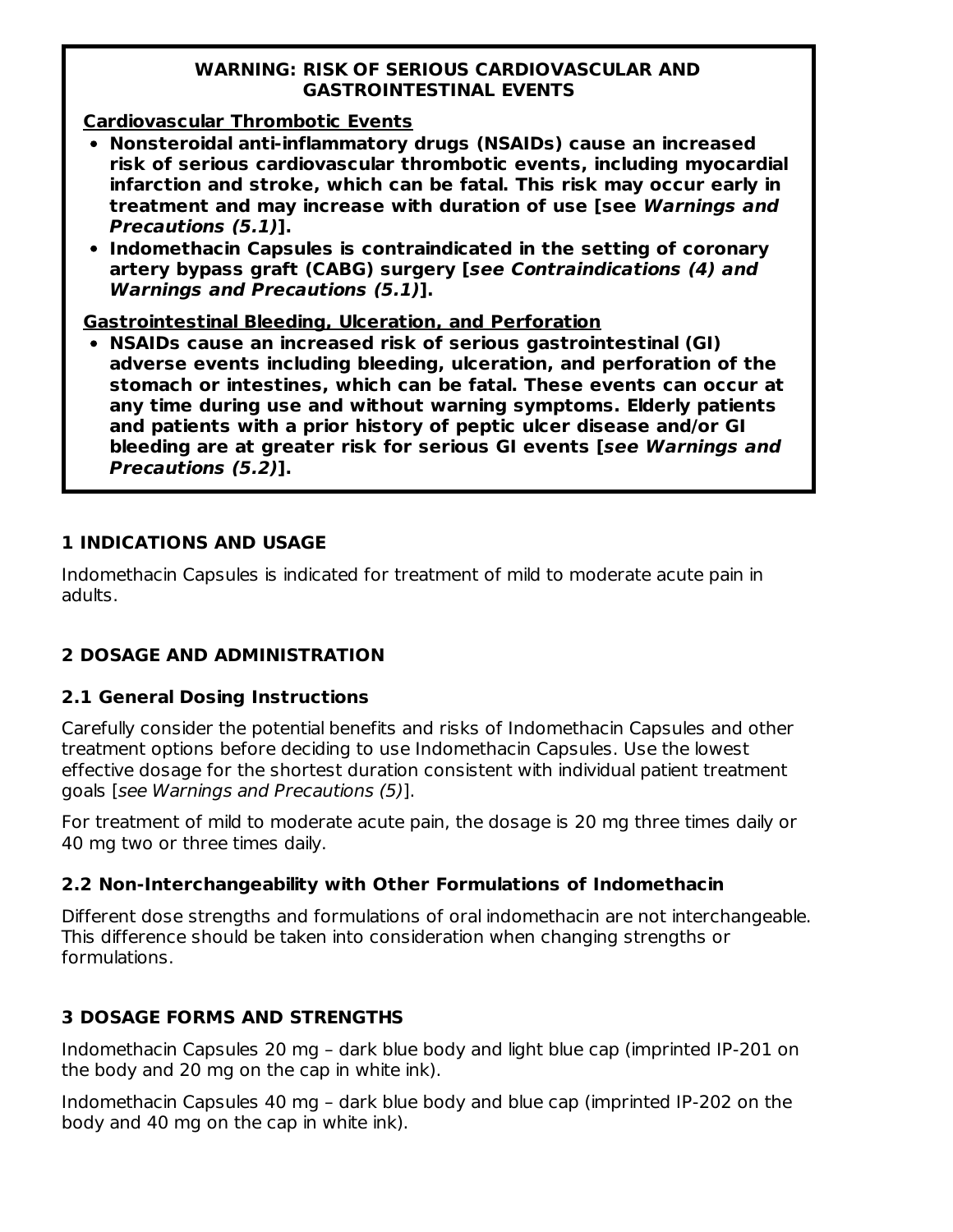## **4 CONTRAINDICATIONS**

Indomethacin Capsules is contraindicated in the following patients:

- Known hypersensitivity (e.g., anaphylactic reactions and serious skin reactions) to indomethacin or any components of the drug product [see Warnings and Precautions (5.7, 5.9)]
- History of asthma, urticaria, or other allergic-type reactions after taking aspirin or other NSAIDs. Severe, sometimes fatal, anaphylactic reactions to NSAIDs have been reported in such patients [see Warnings and Precautions (5.7, 5.8)]
- In the setting of coronary artery bypass graft (CABG) surgery [see Warnings and Precautions (5.1)]

## **5 WARNINGS AND PRECAUTIONS**

### **5.1 Cardiovascular Thrombotic Events**

Clinical trials of several COX-2 selective and nonselective NSAIDs of up to three years duration have shown an increased risk of serious cardiovascular (CV) thrombotic events, including myocardial infarction (MI) and stroke, which can be fatal. Based on available data, it is unclear that the risk for CV thrombotic events is similar for all NSAIDs. The relative increase in serious CV thrombotic events over baseline conferred by NSAID use appears to be similar in those with and without known CV disease or risk factors for CV disease. However, patients with known CV disease or risk factors had a higher absolute incidence of excess serious CV thrombotic events, due to their increased baseline rate. Some observational studies found that this increased risk of serious CV thrombotic events began as early as the first weeks of treatment. The increase in CV thrombotic risk has been observed most consistently at higher doses.

To minimize the potential risk for an adverse CV event in NSAID-treated patients, use the lowest effective dose for the shortest duration possible. Physicians and patients should remain alert for the development of such events, throughout the entire treatment course, even in the absence of previous CV symptoms. Patients should be informed about the symptoms of serious CV events and the steps to take if they occur.

There is no consistent evidence that concurrent use of aspirin mitigates the increased risk of serious CV thrombotic events associated with NSAID use. The concurrent use of aspirin and an NSAID, such as indomethacin, increases the risk of serious gastrointestinal (GI) events [see Warnings and Precautions (5.2)].

### Status Post Coronary Artery Bypass Graft (CABG) Surgery

Two large, controlled clinical trials of a COX-2 selective NSAID for the treatment of pain in the first 10–14 days following CABG surgery found an increased incidence of myocardial infarction and stroke. NSAIDs are contraindicated in the setting of CABG [see Contraindications (4)].

### Post-MI Patients

Observational studies conducted in the Danish National Registry have demonstrated that patients treated with NSAIDs in the post-MI period were at increased risk of reinfarction, CV-related death, and all-cause mortality beginning in the first week of treatment. In this same cohort, the incidence of death in the first year post-MI was 20 per 100 person years in NSAID-treated patients compared to 12 per 100 person years in non-NSAID exposed patients. Although the absolute rate of death declined somewhat after the first year post-MI, the increased relative risk of death in NSAID users persisted over at least the next four years of follow-up.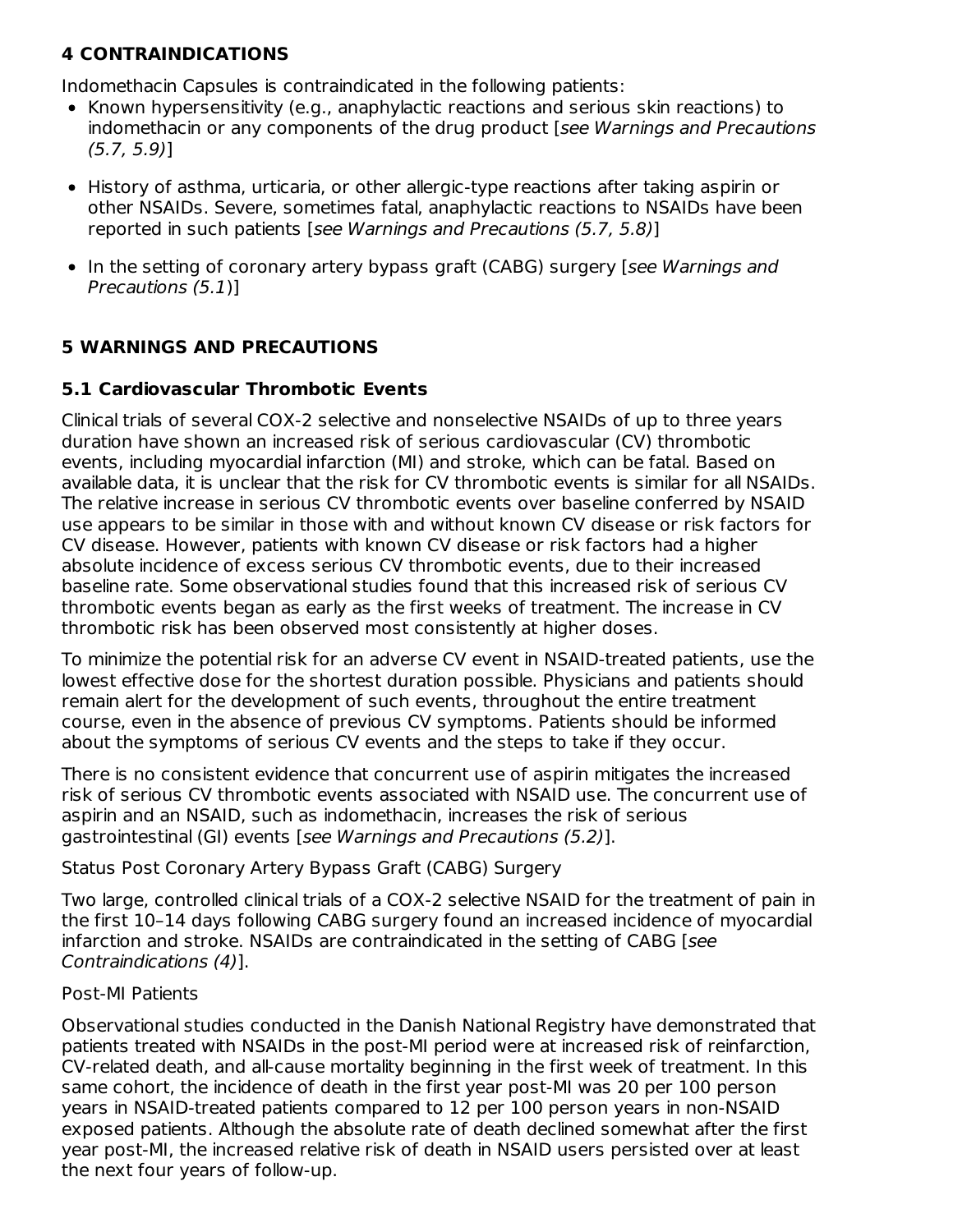Avoid the use of Indomethacin Capsules in patients with a recent MI unless the benefits are expected to outweigh the risk of recurrent CV thrombotic events. If Indomethacin Capsules is used in patients with a recent MI, monitor patients for signs of cardiac ischemia.

## **5.2 Gastrointestinal Bleeding, Ulceration, and Perforation**

NSAIDs, including indomethacin, cause serious gastrointestinal (GI) adverse events including inflammation, bleeding, ulceration, and perforation of the esophagus, stomach, small intestine, or large intestine, which can be fatal. These serious adverse events can occur at any time, with or without warning symptoms, in patients treated with NSAIDs. Only one in five patients who develop a serious upper GI adverse event on NSAID therapy is symptomatic. Upper GI ulcers, gross bleeding, or perforation caused by NSAIDs occurred in approximately 1% of patients treated for 3-6 months, and in about 2%-4% of patients treated for one year. However, even short-term NSAID therapy is not without risk.

Risk Factors for GI Bleeding, Ulceration, and Perforation

Patients with a prior history of peptic ulcer disease and/or GI bleeding who used NSAIDs had a greater than 10-fold increased risk for developing a GI bleed compared to patients without these risk factors. Other factors that increase the risk of GI bleeding in patients treated with NSAIDs include longer duration of NSAID therapy; concomitant use of oral corticosteroids, aspirin, anticoagulants, or selective serotonin reuptake inhibitors (SSRIs); smoking; use of alcohol; older age; and poor general health status. Most postmarketing reports of fatal GI events occurred in elderly or debilitated patients. Additionally, patients with advanced liver disease and/or coagulopathy are at increased risk for GI bleeding.

Strategies to Minimize the GI Risks in NSAID-treated patients:

- Use the lowest effective dosage for the shortest possible duration.
- Avoid administration of more than one NSAID at a time.
- Avoid use in patients at higher risk unless benefits are expected to outweigh the increased risk of bleeding. For such patients, as well as those with active GI bleeding, consider alternate therapies other than NSAIDs.
- Remain alert for signs and symptoms of GI ulceration and bleeding during NSAID therapy.
- If a serious GI adverse event is suspected, promptly initiate evaluation and treatment, and discontinue Indomethacin Capsules until a serious GI adverse event is ruled out.
- In the setting of concomitant use of low-dose aspirin for cardiac prophylaxis, monitor patients more closely for evidence of GI bleeding [see Drug Interactions (7)].

## **5.3 Hepatotoxicity**

Elevations of ALT or AST (three or more times the upper limit of normal [ULN]) have been reported in approximately 1% of NSAID-treated patients in clinical trials. In addition, rare, sometimes fatal, cases of severe hepatic injury, including fulminant hepatitis, liver necrosis, and hepatic failure have been reported.

Elevations of ALT or AST (less than three times ULN) may occur in up to 15% of patients treated with NSAIDs including indomethacin.

Inform patients of the warning signs and symptoms of hepatotoxicity (e.g., nausea, fatigue, lethargy, diarrhea, pruritus, jaundice, right upper quadrant tenderness, and "flulike" symptoms). If clinical signs and symptoms consistent with liver disease develop, or if systemic manifestations occur (e.g., eosinophilia, rash, etc.), discontinue Indomethacin Capsules immediately, and perform a clinical evaluation of the patient.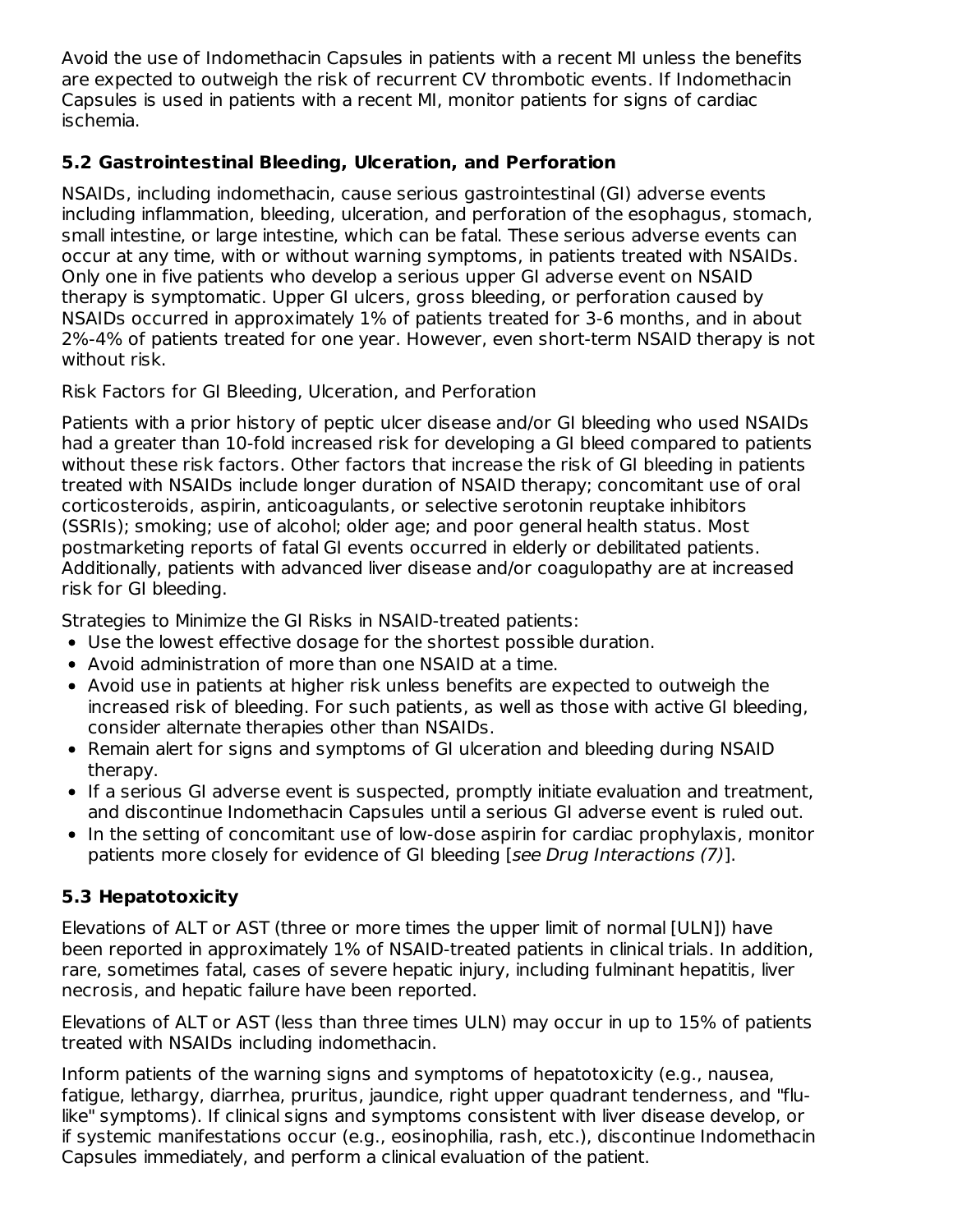## **5.4 Hypertension**

NSAIDs, including Indomethacin Capsules, can lead to new onset of hypertension or worsening of preexisting hypertension, either of which may contribute to the increased incidence of CV events. Patients taking angiotensin converting enzyme (ACE) inhibitors, thiazide diuretics, or loop diuretics may have impaired response to these therapies when taking NSAIDs [see Drug Interactions (7)].

Monitor blood pressure (BP) during the initiation of NSAID treatment and throughout the course of therapy.

## **5.5 Heart Failure and Edema**

The Coxib and traditional NSAID Trialists' Collaboration meta-analysis of randomized controlled trials demonstrated an approximately two-fold increase in hospitalizations for heart failure in COX-2 selective-treated patients and nonselective NSAID-treated patients compared to placebo-treated patients. In a Danish National Registry study of patients with heart failure, NSAID use increased the risk of MI, hospitalization for heart failure, and death.

Additionally, fluid retention and edema have been observed in some patients treated with NSAIDs. Use of indomethacin may blunt the CV effects of several therapeutic agents used to treat these medical conditions (e.g., diuretics, ACE inhibitors, or angiotensin receptor blockers [ARBs]) [see Drug Interactions (7)].

Avoid the use of Indomethacin Capsules in patients with severe heart failure unless the benefits are expected to outweigh the risk of worsening heart failure. If Indomethacin Capsules is used in patients with severe heart failure, monitor patients for signs of worsening heart failure.

## **5.6 Renal Toxicity and Hyperkalemia**

### Renal Toxicity

Long-term administration of NSAIDs has resulted in renal papillary necrosis and other renal injury.

Renal toxicity has also been seen in patients in whom renal prostaglandins have a compensatory role in the maintenance of renal perfusion. In these patients, administration of an NSAID may cause a dose-dependent reduction in prostaglandin formation and, secondarily, in renal blood flow, which may precipitate overt renal decompensation. Patients at greatest risk of this reaction are those with impaired renal function, dehydration, hypovolemia, heart failure, liver dysfunction, those taking diuretics and ACE inhibitors or ARBs, and the elderly. Discontinuation of NSAID therapy is usually followed by recovery to the pretreatment state.

No information is available from controlled clinical studies regarding the use of Indomethacin Capsules in patients with advanced renal disease. The renal effects of Indomethacin Capsules may hasten the progression of renal dysfunction in patients with preexisting renal disease.

Correct volume status in dehydrated or hypovolemic patients prior to initiating Indomethacin Capsules. Monitor renal function in patients with renal or hepatic impairment, heart failure, dehydration, or hypovolemia during use of Indomethacin Capsules [see Drug Interactions (7)]. Avoid the use of Indomethacin Capsules in patients with advanced renal disease unless the benefits are expected to outweigh the risk of worsening renal function. If Indomethacin Capsules is used in patients with advanced renal disease, monitor patients for signs of worsening renal function.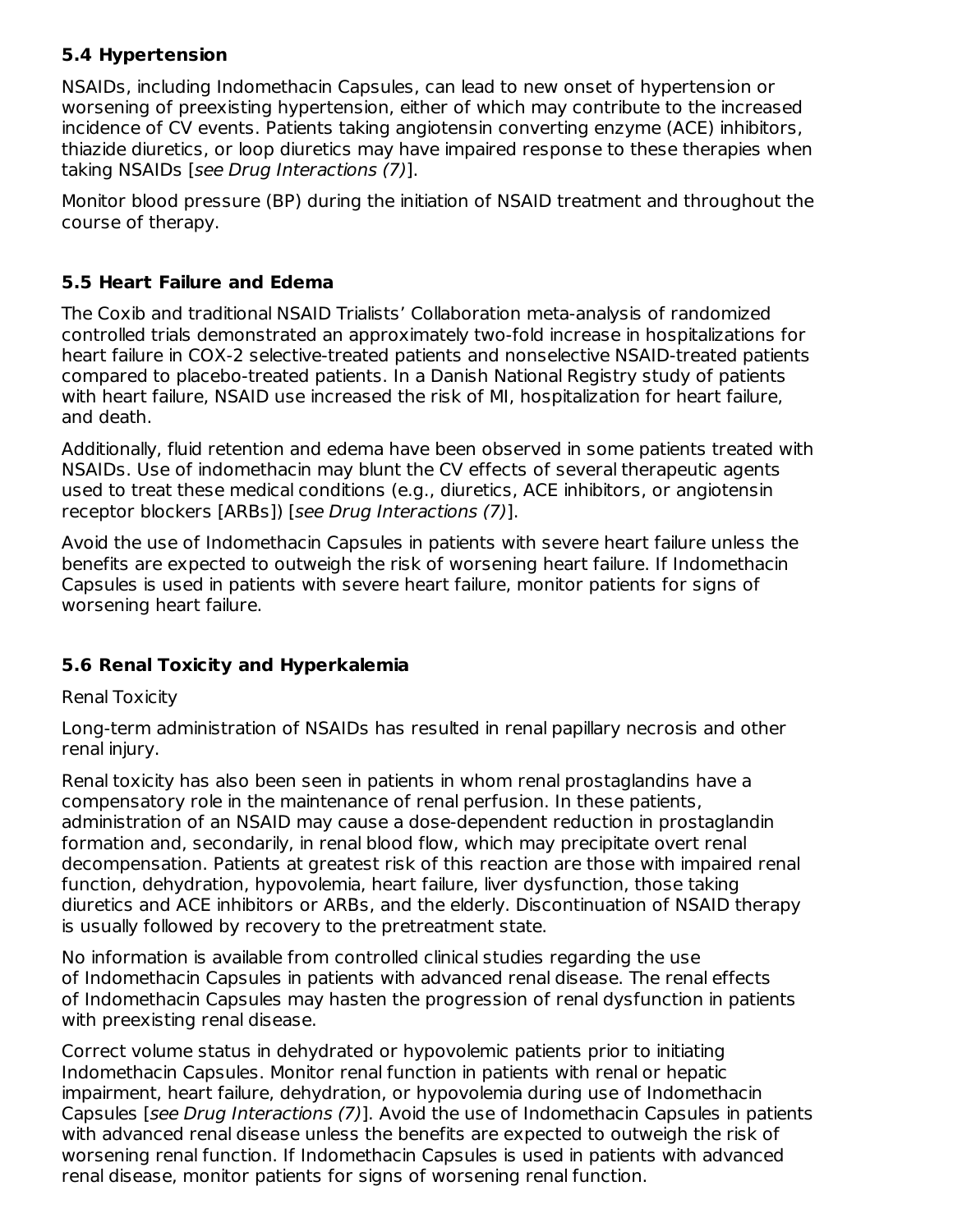It has been reported that the addition of the potassium-sparing diuretic, triamterene, to a maintenance schedule of indomethacin resulted in reversible acute renal failure in two of four healthy volunteers. Indomethacin and triamterene should not be administered together.

### Hyperkalemia

Increases in serum potassium concentration, including hyperkalemia, have been reported with use of NSAIDs, even in some patients without renal impairment. In patients with normal renal function, these effects have been attributed to a hyporeninemic-hypoaldosteronism state.

Both indomethacin and potassium-sparing diuretics may be associated with increased serum potassium levels. The potential effects of indomethacin and potassium-sparing diuretics on potassium levels and renal function should be considered when these agents are administered concurrently.

## **5.7 Anaphylactic Reactions**

Indomethacin has been associated with anaphylactic reactions in patients with and without known hypersensitivity to indomethacin and in patients with aspirin-sensitive asthma [see Contraindications (4) and Warnings and Precautions (5.8)].

Seek emergency help if an anaphylactic reaction occurs.

## **5.8 Exacerbation of Asthma Related to Aspirin Sensitivity**

A subpopulation of patients with asthma may have aspirin-sensitive asthma which may include chronic rhinosinusitis complicated by nasal polyps; severe, potentially fatal bronchospasm; and/or intolerance to aspirin and other NSAIDs. Because crossreactivity between aspirin and other NSAIDs has been reported in such aspirin-sensitive patients, Indomethacin Capsules is contraindicated in patients with this form of aspirin sensitivity [see Contraindications (4)]. When Indomethacin Capsules is used in patients with preexisting asthma (without known aspirin sensitivity), monitor patients for changes in the signs and symptoms of asthma.

## **5.9 Serious Skin Reactions**

NSAIDs, including indomethacin, can cause serious skin adverse reactions such as exfoliative dermatitis, Stevens-Johnson Syndrome (SJS), and toxic epidermal necrolysis (TEN), which can be fatal. These serious events may occur without warning. Inform patients about the signs and symptoms of serious skin reactions, and to discontinue the use of Indomethacin Capsules at the first appearance of skin rash or any other sign of hypersensitivity. Indomethacin Capsules is contraindicated in patients with previous serious skin reactions to NSAIDs [see Contraindications (4)].

## **5.10 Drug Reaction with Eosinophilia and Systemic Symptoms (DRESS)**

Drug Reaction with Eosinophilia and Systemic Symptoms (DRESS) has been reported in patients taking NSAIDs such as TIVORBEX. Some of these events have been fatal or lifethreatening. DRESS typically, although not exclusively, presents with fever, rash, lymphadenopathy, and/or facial swelling. Other clinical manifestations may include hepatitis, nephritis, hematological abnormalties, myocarditis, or myositis. Sometimes symptoms of DRESS may resemble an acute viral infection. Eosinophilia is often present. Because this disorder is variable in its presentation, other organ systems not noted here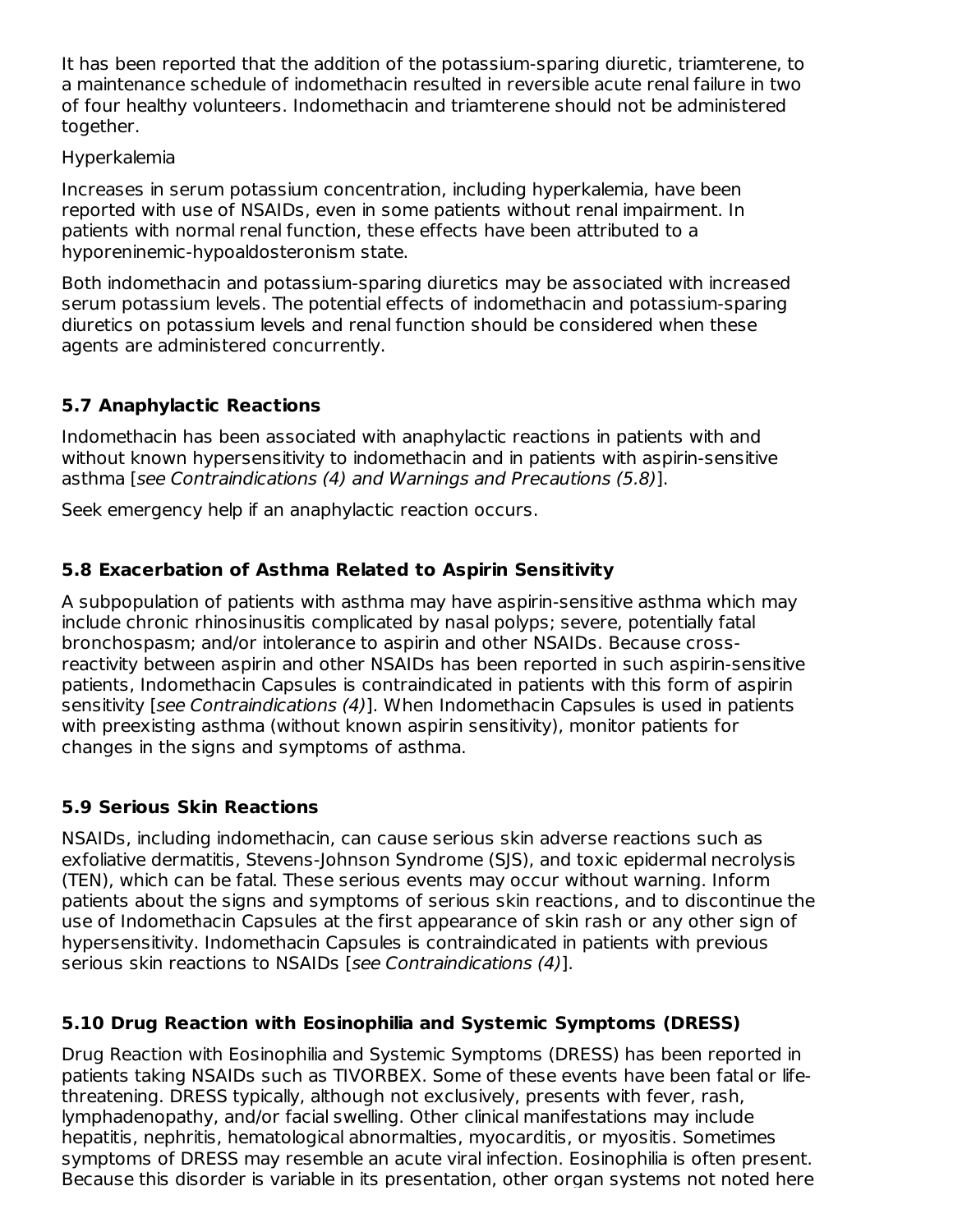may be involoved. It is important to note that early manifestations of hypersensitivity, such as fever or lymphadenopathy, may be present even though rash is not evident. If such signs or symptoms are present, discontinue TIVORBEX and evaluate the patient immediately.

## **5.11 Fetal Toxicity**

Premature Closure of Fetal Ductus Arteriosus Avoid use of NSAIDs, including TIVORBEX, in pregnant women at about 30 weeks gestation and later. NSAIDs, including TIVORBEX, increase the risk of premature closure of the fetal ductus arteriosus at approximately this gestational age.

Oligohydramnios/Neonatal Renal Impairment

Use of NSAIDs, including TIVORBEX, at about 20 weeks gestation or later in pregnancy may cause fetal renal dysfunction leading to oligohydramnios and, in some cases, neonatal renal impairment. These adverse outcomes are seen, on average, after days to weeks of treatment, although oligohydramnios has been infrequently reported as soon as 48 hours after NSAID initiation. Oligohydramnios is often, but not always, reversible with treatment discontinuation. Complications of prolonged oligohydramnios may, for example, include limb contractures and delayed lung maturation. In some postmarketing cases of impaired neonatal renal function, invasive procedures such as exchange transfusion or dialysis were required. If NSAID treatment is necessary between about 20 weeks and 30 weeks gestation, limit TIVORBEX use to the lowest effective dose and shortest duration possible. Consider ultrasound monitoring of amniotic fluid if TIVORBEX treatment extends beyond 48 hours. Discontinue TIVORBEX if oligohydramnios occurs and follow up according to clinical practice [see Use in Specific Populations (8.1)]

## **5.12 Hematologic Toxicity**

Anemia has occurred in NSAID-treated patients. This may be due to occult or gross blood loss, fluid retention, or an incompletely described effect on erythropoiesis. If a patient treated with Indomethacin Capsules has any signs or symptoms of anemia, monitor hemoglobin or hematocrit.

NSAIDs, including Indomethacin Capsules, may increase the risk of bleeding events. Comorbid conditions, such as coagulation disorders, or concomitant use of warfarin, other anticoagulants, antiplatelet agents (e.g., aspirin), serotonin reuptake inhibitors (SSRIs) and serotonin norepinephrine reuptake inhibitors (SNRIs) may increase this risk. Monitor these patients for signs of bleeding [see Drug Interactions (7)].

## **5.13 Masking of Inflammation and Fever**

The pharmacological activity of Indomethacin Capsules in reducing inflammation, and possibly fever, may diminish the utility of diagnostic signs in detecting infections.

### **5.14 Laboratory Monitoring**

Because serious GI bleeding, hepatotoxicity, and renal injury can occur without warning symptoms or signs, consider monitoring patients on long-term NSAID treatment with a CBC and a chemistry profile periodically [see Warnings and Precautions (5.2, 5.3, 5.6)].

## **5.15 Central Nervous System Effects**

Indomethacin Capsules may aggravate depression or other psychiatric disturbances,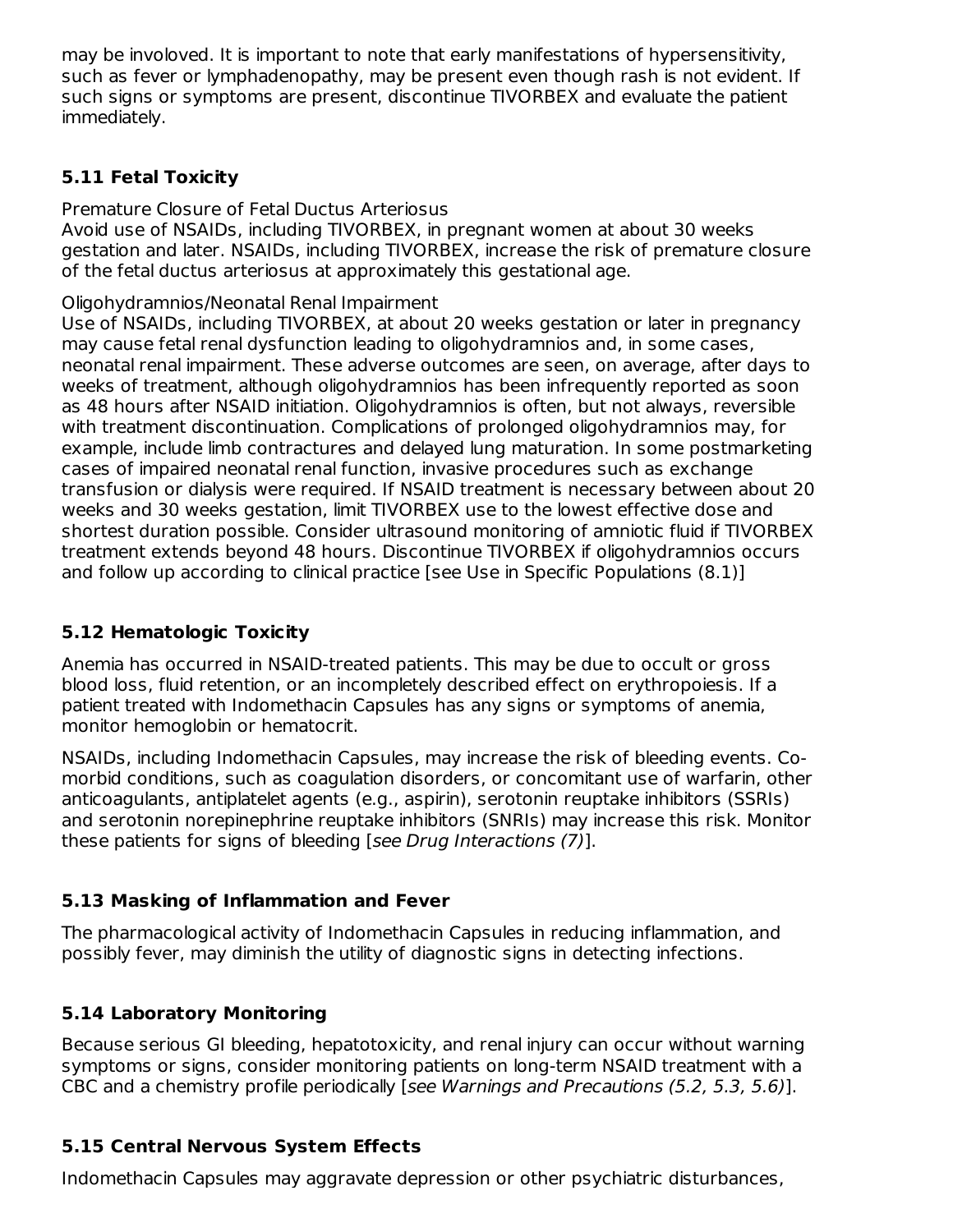epilepsy, and parkinsonism, and should be used with considerable caution in patients with these conditions. Discontinue Indomethacin Capsules if severe CNS adverse reactions develop.

Indomethacin Capsules may cause drowsiness; therefore, caution patients about engaging in activities requiring mental alertness and motor coordination, such as driving a car. Indomethacin may also cause headache. Headache which persists despite dosage reduction requires cessation of therapy with Indomethacin Capsules.

## **5.16 Ocular Effects**

Corneal deposits and retinal disturbances, including those of the macula, have been observed in some patients who had received prolonged therapy with Indomethacin Capsules. Be alert to the possible association between the changes noted and Indomethacin Capsules. It is advisable to discontinue therapy if such changes are observed. Blurred vision may be a significant symptom and warrants a thorough ophthalmological examination. Since these changes may be asymptomatic, ophthalmologic examination at periodic intervals is desirable in patients receiving prolonged therapy. Indomethacin Capsules is not indicated for long-term treatment.

## **6 ADVERSE REACTIONS**

The following adverse reactions are discussed in greater detail in other sections of the labeling:

- Cardiovascular Thrombotic Events [see Warnings and Precautions (5.1)]
- GI Bleeding, Ulceration and Perforation [see Warnings and Precautions (5.2)]
- Hepatotoxicity [see Warnings and Precautions (5.3)]
- Hypertension [see Warnings and Precautions (5.4)]
- Heart Failure and Edema [see Warnings and Precautions (5.5)]
- Renal Toxicity and Hyperkalemia [see Warnings and Precautions  $(5.6)$ ]
- Anaphylactic Reactions [see Warnings and Precautions (5.7)]
- Serious Skin Reactions [see Warnings and Precautions (5.9)]
- Hematologic Toxicity [see Warnings and Precautions (5.11)]

## **6.1 Clinical Trials Experience**

Because clinical trials are conducted under widely varying conditions, adverse reaction rates observed in the clinical trials of a drug cannot be directly compared to rates in the clinical trials of another drug and may not reflect the rates observed in clinical practice.

Five hundred and fifty-four patients (554) received Indomethacin Capsules 20 mg or 40 mg for up to 48 hours in two double-blind, placebo-controlled, clinical trials of acute pain following bunionectomy. The most frequent adverse reactions in these trials are summarized below.

### **Table 1 Summary of Adverse Reactions (≥2% in Indomethacin Capsules 20 mg or 40 mg group) - Phase 3 Studies in Patients With Postsurgical Pain**

|                                                            |                 |                 | Indomethacin Indomethacin Indomethacin |           |
|------------------------------------------------------------|-----------------|-----------------|----------------------------------------|-----------|
|                                                            | <b>Capsules</b> | <b>Capsules</b> | <b>Capsules</b>                        |           |
| Any Treatment Emergent 40 mg three 40 mg twice 20 mg three |                 |                 |                                        |           |
| <b>AE</b>                                                  | times daily $*$ | $d$ aily $*$    | times daily*                           | Placebo*  |
|                                                            | (%)             | (% )            | (% )                                   | (% )      |
|                                                            | $N = 187$       | $N = 184$       | $N = 183$                              | $N = 188$ |
| Nausea                                                     | 33              | 33              | 34                                     | 36        |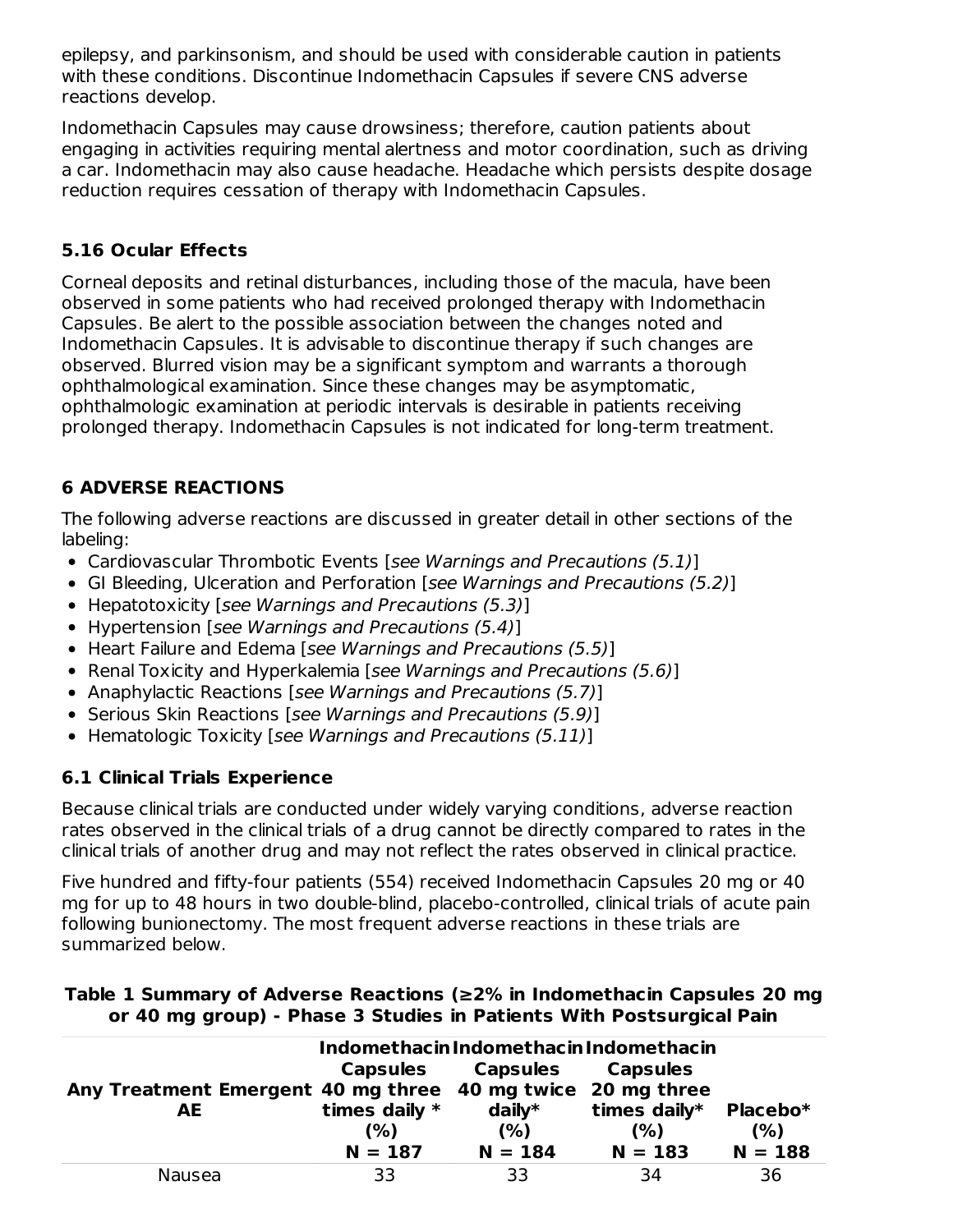| Post procedural edema      | 24 | 22 | 26 | 32 |
|----------------------------|----|----|----|----|
| Headache                   | 16 | 14 | 11 | 11 |
| <b>Dizziness</b>           | 15 | 14 | 10 | 17 |
| Vomiting                   | 8  | 10 | 12 | 11 |
| Post procedural hemorrhage | 5  | 11 | 5  | 6  |
| Constipation               | 4  | 5  | 6  | 5  |
| Pruritus                   |    |    | 4  |    |
| Diarrhea                   |    |    |    |    |
| Dyspepsia                  |    |    |    |    |
| Post procedural swelling   |    |    |    |    |
| Presyncope                 |    |    |    |    |
| Rash                       |    |    |    |    |
| Abdominal pain, upper      |    |    |    |    |
| Somnolence                 |    |    |    |    |
| Pruritus generalized       |    |    |    |    |
| Hyperhidrosis              |    |    |    |    |
| Decreased appetite         |    |    |    |    |
| Hot flush                  |    |    |    |    |
| Syncope                    |    |    |    |    |

\*One tablet of hydrocodone/acetaminophen 10 mg/325 mg was permitted every 4 to 6 hours as rescue medication for pain management. There was a greater use of concomitant opioid rescue medication in placebo-treated patients than in Indomethacin Capsules-treated patients [see Clinical Studies (14)].

## **6.2 Postmarketing Experience**

The following adverse reactions have been identified during post approval use of indomethacin. Because these reactions are reported voluntarily from a population of uncertain size, it is not always possible to reliably estimate their frequency or establish a causal relationship to drug exposure.

**Gastrointestinal:** anorexia, bloating (includes distension), flatulence, peptic ulcer, gastroenteritis, rectal bleeding, proctitis, single or multiple ulcerations, including perforation and hemorrhage of the esophagus, stomach, duodenum or small and large intestines intestinal ulceration associated with stenosis and obstruction, gastrointestinal bleeding without obvious ulcer formation and perforation of preexisting sigmoid lesions (diverticulum, carcinoma, etc) development of ulcerative colitis and regional ileitis ulcerative stomatitis, toxic hepatitis and jaundice (some fatal cases have been reported), intestinal strictures (diaphragms), pancreatitis.

**Cardiovascular:** hypertension, hypotension, tachycardia, chest pain, congestive heart failure, arrhythmia, palpitations.

**Hematologic:** leukopenia, bone marrow depression, anemia secondary to obvious or occult gastrointestinal bleeding, aplastic anemia, hemolytic anemia, agranulocytosis, thrombocytopenic purpura, disseminated intravascular coagulation.

**Central Nervous System:** anxiety (includes nervousness), muscle weakness, involuntary muscle movements, insomnia, confusion, psychic disturbances including psychotic episodes, mental confusion, drowsiness, light-headedness, syncope, paresthesia, aggravation of epilepsy and parkinsonism, depersonalization, coma, peripheral neuropathy, convulsion, dysarthria.

**Hypersensitivity:** acute anaphylaxis, acute respiratory distress rapid fall in blood pressure resembling a shock-like state, angioedema, dyspnea, asthma, purpura, angiitis, pulmonary edema, fever.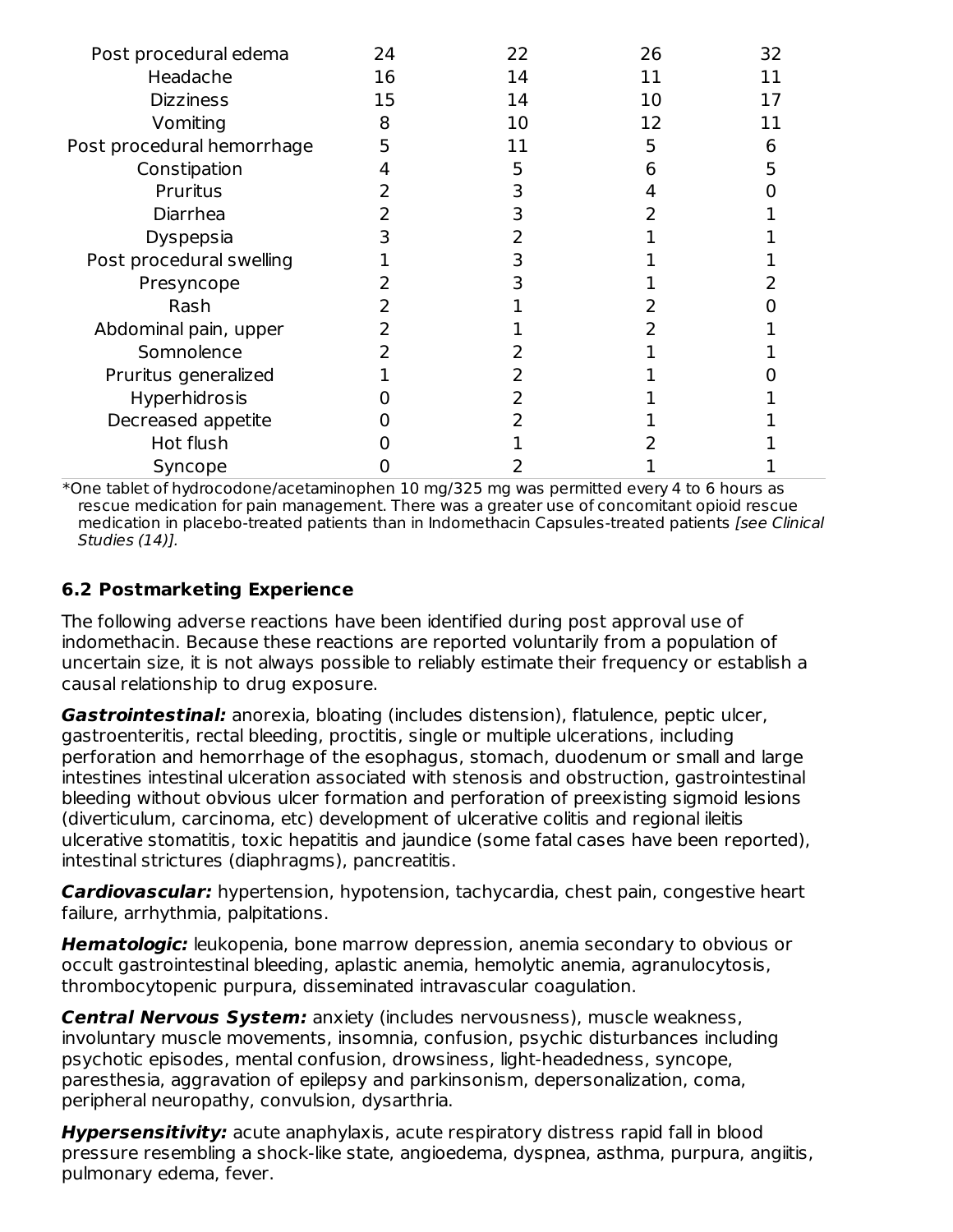Metabolic: edema, weight gain, fluid retention, flushing or sweating, hyperglycemia. glycosuria, hyperkalemia

**Genitourinary:** hematuria, vaginal bleeding, proteinuria, nephrotic syndrome, interstitial nephritis: BUN elevation, renal insufficiency, including renal failure.

**Special Senses:** ocular — corneal deposits and retinal disturbances, including those of the macula, have been reported in some patients on prolonged therapy with indomethacin; blurred vision, diplopia, hearing disturbances, deafness.

**Skin and Appendages:** pruritus, rash, urticaria, petechiae or ecchymosis, exfoliative dermatitis, erythema nodosum, loss of hair, Stevens-Johnson syndrome, erythema multiforme, toxic epidermal necrolysis.

**Miscellaneous:** epistaxis, breast changes, including enlargement and tenderness, gynecomastia

### **Causal relationship unknown**

Other reactions have been reported but occurred under circumstances where a causal relationship could not be established. However, in these rarely reported events, the possibility cannot be excluded. Therefore, these observations are being listed to serve as alerting information to physicians:

### **Cardiovascular:** Thrombophlebitis

**Hematologic:** Although there have been several reports of leukemia, the supporting information is weak

**Genitourinary:** Urinary frequency

**Musculoskeletal and Connective Tissue:** A rare occurrence of fulminant necrotizing fasciitis, particularly in association with Group Ab hemolytic streptococcus, has been described in persons treated with nonsteroidal anti-inflammatory agents, including indomethacin, sometimes with fatal outcome [see Warnings and Precautions  $(5.9)$ ].

## **7 DRUG INTERACTIONS**

See Table 2 for clinically significant drug interactions with indomethacin.

|                  | <b>Drugs That Interfere with Hemostasis</b>                                                                                                                                                                                                                                                                                                                                                                                                                                                                                              |
|------------------|------------------------------------------------------------------------------------------------------------------------------------------------------------------------------------------------------------------------------------------------------------------------------------------------------------------------------------------------------------------------------------------------------------------------------------------------------------------------------------------------------------------------------------------|
| Clinical Impact: | Indomethacin and anticoagulants such as warfarin have a synergistic effect<br>on bleeding. The concomitant use of indomethacin and anticoagulants have<br>an increased risk of serious bleeding compared to the use of either drug<br>alone.<br>• Serotonin release by platelets plays an important role in hemostasis. Case-<br>control and cohort epidemiological studies showed that concomitant use of<br>drugs that interfere with serotonin reuptake and an NSAID may potentiate<br>the risk of bleeding more than an NSAID alone. |
| Intervention:    | Monitor patients with concomitant use of Indomethacin Capsules with<br>anticoagulants (e.g., warfarin), antiplatelet agents (e.g., aspirin), selective<br>serotonin reuptake inhibitors (SSRIs), and serotonin norepinephrine reuptake<br>inhibitors (SNRIs) for signs of bleeding [see Warnings and Precautions $(5.11)$ ].<br>[see Warnings and Precautions (5.11)].                                                                                                                                                                   |

### **Table 2 Clinically Significant Drug Interactions with Indomethacin**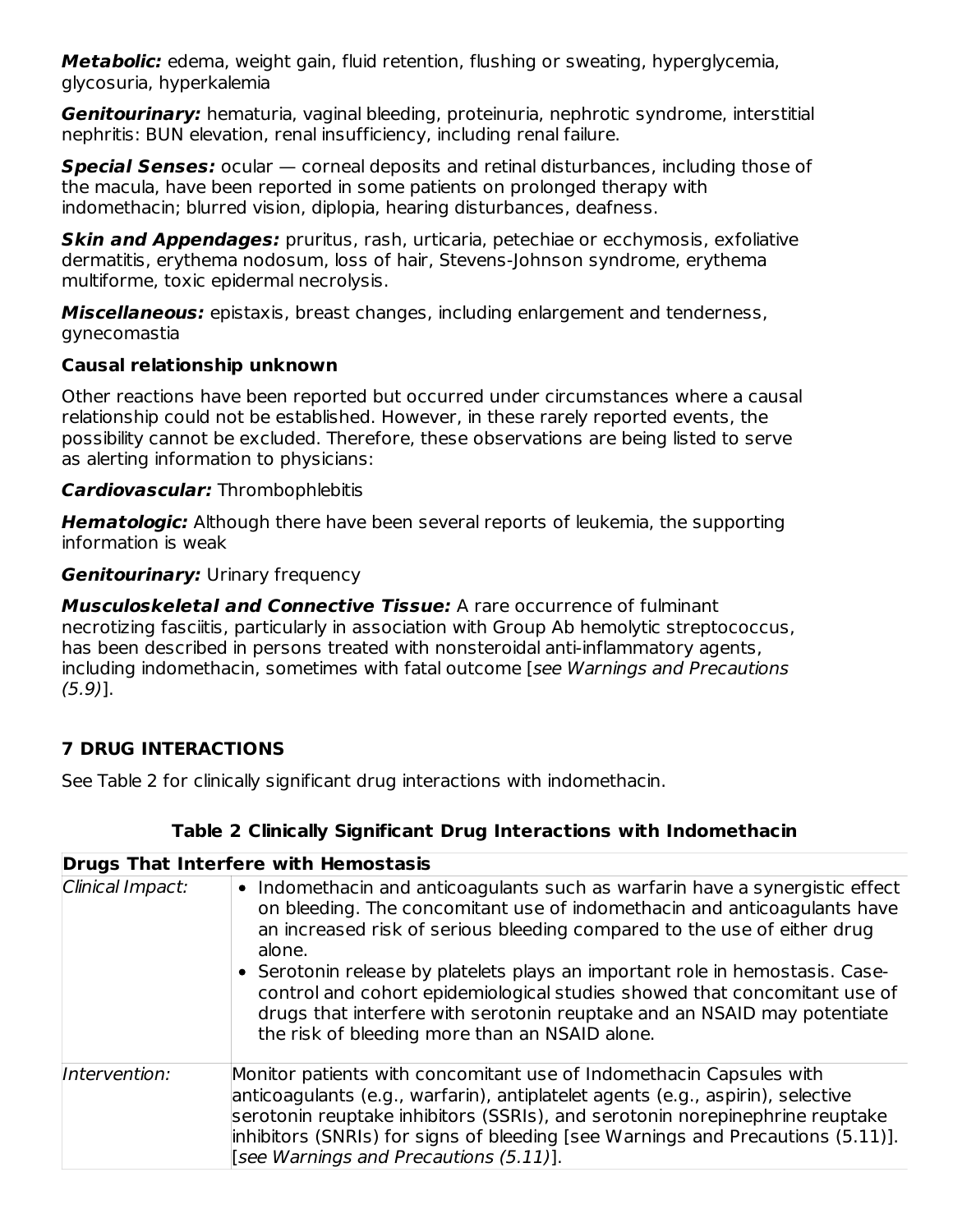| <b>Aspirin</b>   |                                                                                                                                                                                                                                                                                                                                                                                                                                                                                                                                                                                                                                                                                                                                                                                                                                                                                                            |
|------------------|------------------------------------------------------------------------------------------------------------------------------------------------------------------------------------------------------------------------------------------------------------------------------------------------------------------------------------------------------------------------------------------------------------------------------------------------------------------------------------------------------------------------------------------------------------------------------------------------------------------------------------------------------------------------------------------------------------------------------------------------------------------------------------------------------------------------------------------------------------------------------------------------------------|
| Clinical Impact: | Controlled clinical studies showed that the concomitant use of NSAIDs and<br>analgesic doses of aspirin does not produce any greater therapeutic effect<br>than the use of NSAIDs alone. In a clinical study, the concomitant use of an<br>NSAID and aspirin was associated with a significantly increased incidence of GI<br>adverse reactions as compared to use of the NSAID alone [see Warnings and<br>Precautions (5.2)].                                                                                                                                                                                                                                                                                                                                                                                                                                                                             |
| Intervention:    | Concomitant use of Indomethacin Capsules and analgesic doses of aspirin is<br>not generally recommended because of the increased risk of bleeding [see<br>Warnings and Precautions (5.11)].<br>Indomethacin Capsules is not a substitute for low dose aspirin for<br>cardiovascular protection                                                                                                                                                                                                                                                                                                                                                                                                                                                                                                                                                                                                             |
|                  | ACE Inhibitors, Angiotensin Receptor Blockers, and Beta-Blockers                                                                                                                                                                                                                                                                                                                                                                                                                                                                                                                                                                                                                                                                                                                                                                                                                                           |
| Clinical Impact: | • NSAIDs may diminish the antihypertensive effect of angiotensin converting<br>enzyme (ACE) inhibitors, angiotensin receptor blockers (ARBs), or beta-<br>blockers (including propranolol).<br>• In patients who are elderly, volume-depleted (including those on diuretic<br>therapy), or have renal impairment, co-administration of an NSAID with ACE<br>inhibitors or ARBs may result in deterioration of renal function, including<br>possible acute renal failure. These effects are usually reversible.                                                                                                                                                                                                                                                                                                                                                                                             |
| Intervention:    | • During concomitant use of Indomethacin Capsules and ACE-inhibitors,<br>ARBs, or beta-blockers, monitor blood pressure to ensure that the desired<br>blood pressure is obtained.<br>• During concomitant use of Indomethacin Capsules and ACE-inhibitors or<br>ARBs in patients who are elderly, volume-depleted, or have impaired renal<br>function, monitor for signs of worsening renal function [see Warnings and<br>Precautions (5.6)].<br>• When these drugs are administered concomitantly, patients should be<br>adequately hydrated. Assess renal function at the beginning of the<br>concomitant treatment and periodically thereafter.                                                                                                                                                                                                                                                         |
| <b>Diuretics</b> |                                                                                                                                                                                                                                                                                                                                                                                                                                                                                                                                                                                                                                                                                                                                                                                                                                                                                                            |
| Clinical Impact: | Clinical studies, as well as post-marketing observations, showed that NSAIDs<br>reduced the natriuretic effect of loop diuretics (e.g., furosemide) and thiazide<br>diuretics in some patients. This effect has been attributed to the NSAID<br>inhibition of renal prostaglandin synthesis.<br>It has been reported that the addition of triamterene to a maintenance<br>schedule of indomethacin resulted in reversible acute renal failure in two of<br>four healthy volunteers. Indomethacin and triamterene should not be<br>administered together.<br>Both indomethacin and potassium-sparing diuretics may be associated with<br>increased serum potassium levels. The potential effects of indomethacin and<br>potassium-sparing diuretics on potassium levels and renal function should be<br>considered when these agents are administered concurrently [see Warnings<br>and Precautions (5.6)]. |
| Intervention:    | Indomethacin and triamterene should not be administered together. During<br>concomitant use of Indomethacin Capsules with diuretics, observe patients for<br>signs of worsening renal function, in addition to assuring diuretic efficacy<br>including antihypertensive effects.<br>Be aware that indomethacin and potassium-sparing diuretics may both be                                                                                                                                                                                                                                                                                                                                                                                                                                                                                                                                                 |

associated with increased serum potassium levels [*see Warnings and*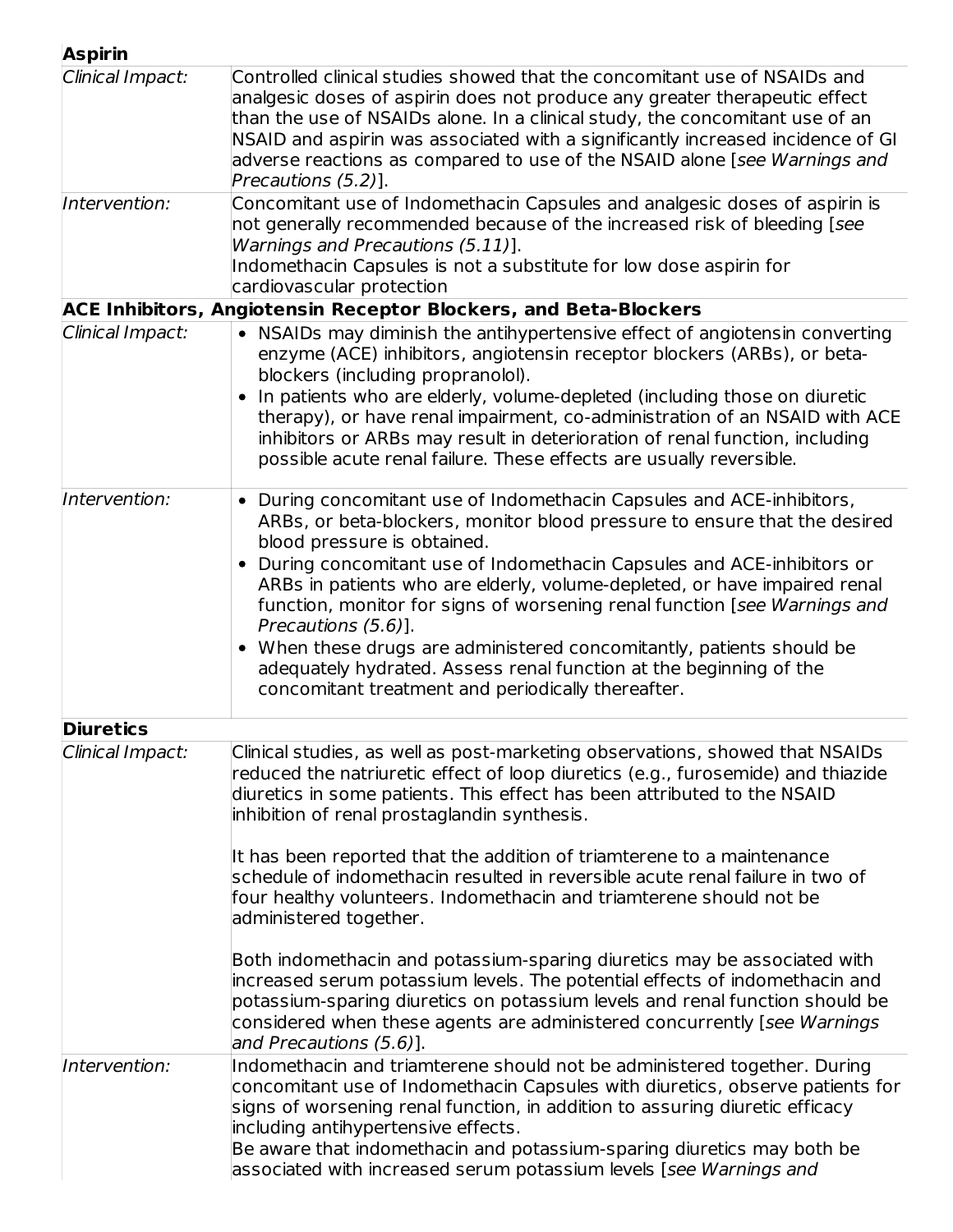|                                   | Precautions (5.6)].                                                                                                                                                                                                                                                                                                                                                                                                                                                                                                                                                                                              |
|-----------------------------------|------------------------------------------------------------------------------------------------------------------------------------------------------------------------------------------------------------------------------------------------------------------------------------------------------------------------------------------------------------------------------------------------------------------------------------------------------------------------------------------------------------------------------------------------------------------------------------------------------------------|
| <b>Digoxin</b>                    |                                                                                                                                                                                                                                                                                                                                                                                                                                                                                                                                                                                                                  |
| Clinical Impact:                  | The concomitant use of indomethacin with digoxin has been reported to<br>increase the serum concentration and prolong the half-life of digoxin.                                                                                                                                                                                                                                                                                                                                                                                                                                                                  |
| Intervention:                     | During concomitant use of Indomethacin Capsules and digoxin, monitor serum<br>digoxin levels.                                                                                                                                                                                                                                                                                                                                                                                                                                                                                                                    |
| Lithium                           |                                                                                                                                                                                                                                                                                                                                                                                                                                                                                                                                                                                                                  |
| Clinical Impact:                  | NSAIDs have produced elevations in plasma lithium levels and reductions in<br>renal lithium clearance. The mean minimum lithium concentration increased<br>15%, and the renal clearance decreased by approximately 20%. This effect has<br>been attributed to NSAID inhibition of renal prostaglandin synthesis.                                                                                                                                                                                                                                                                                                 |
| Intervention:                     | During concomitant use of Indomethacin Capsules and lithium, monitor<br>patients for signs of lithium toxicity.                                                                                                                                                                                                                                                                                                                                                                                                                                                                                                  |
| Methotrexate                      |                                                                                                                                                                                                                                                                                                                                                                                                                                                                                                                                                                                                                  |
| Clinical Impact:                  | Concomitant use of NSAIDs and methotrexate may increase the risk for<br>methotrexate toxicity (e.g., neutropenia, thrombocytopenia, renal<br>dysfunction).                                                                                                                                                                                                                                                                                                                                                                                                                                                       |
| Intervention:                     | During concomitant use of Indomethacin Capsules and methotrexate, monitor<br>patients for methotrexate toxicity.                                                                                                                                                                                                                                                                                                                                                                                                                                                                                                 |
| <b>Cyclosporine</b>               |                                                                                                                                                                                                                                                                                                                                                                                                                                                                                                                                                                                                                  |
| Clinical Impact:                  | Concomitant use of Indomethacin Capsules and cyclosporine may increase<br>cyclosporine's nephrotoxicity.                                                                                                                                                                                                                                                                                                                                                                                                                                                                                                         |
| Intervention:                     | During concomitant use of Indomethacin Capsules and cyclosporine, monitor<br>patients for signs of worsening renal function.                                                                                                                                                                                                                                                                                                                                                                                                                                                                                     |
| <b>NSAIDs and Salicylates</b>     |                                                                                                                                                                                                                                                                                                                                                                                                                                                                                                                                                                                                                  |
| Clinical Impact:<br>Intervention: | Concomitant use of indomethacin with other NSAIDs or salicylates (e.g.,<br>diflunisal, salsalate) increases the risk of GI toxicity, with little or no increase in<br>efficacy [see Warnings and Precautions (5.2)].<br>Combined use with diflunisal may be particularly hazardous because diflunisal<br>causes significantly higher plasma levels of indomethacin. [see Clinical<br>Pharmacology (12.3)]. In some patients, combined use of indomethacin and<br>diflunisal has been associated with fatal gastrointestinal hemorrhage.<br>The concomitant use of indomethacin with other NSAIDs or salicylates, |
|                                   | especially diflunisal, is not recommended.                                                                                                                                                                                                                                                                                                                                                                                                                                                                                                                                                                       |
| Pemetrexed                        |                                                                                                                                                                                                                                                                                                                                                                                                                                                                                                                                                                                                                  |
| Clinical Impact:                  | Concomitant use of Indomethacin Capsules and pemetrexed may increase the<br>risk of pemetrexed-associated myelosuppression, renal, and GI toxicity (see<br>the pemetrexed prescribing information).                                                                                                                                                                                                                                                                                                                                                                                                              |
| Intervention:                     | During concomitant use of Indomethacin Capsules and pemetrexed, in patients<br>with renal impairment whose creatinine clearance ranges from 45 to 79<br>mL/min, monitor for myelosuppression, renal and GI toxicity.<br>NSAIDs with short elimination half-lives (e.g., diclofenac, indomethacin) should                                                                                                                                                                                                                                                                                                         |
|                                   | be avoided for a period of two days before, the day of, and two days following<br>administration of pemetrexed.                                                                                                                                                                                                                                                                                                                                                                                                                                                                                                  |
|                                   | In the absence of data regarding potential interaction between pemetrexed and<br>NSAIDs with longer half-lives (e.g., meloxicam, nabumetone), patients taking<br>these NSAIDs should interrupt dosing for at least five days before, the day of,<br>and two days following pemetrexed administration.                                                                                                                                                                                                                                                                                                            |
| Probenecid                        |                                                                                                                                                                                                                                                                                                                                                                                                                                                                                                                                                                                                                  |
| Clinical Impact                   | When indomethacin is given to patients receiving probenecid, the plasma levels<br>of indomethacin are likely to be increased.                                                                                                                                                                                                                                                                                                                                                                                                                                                                                    |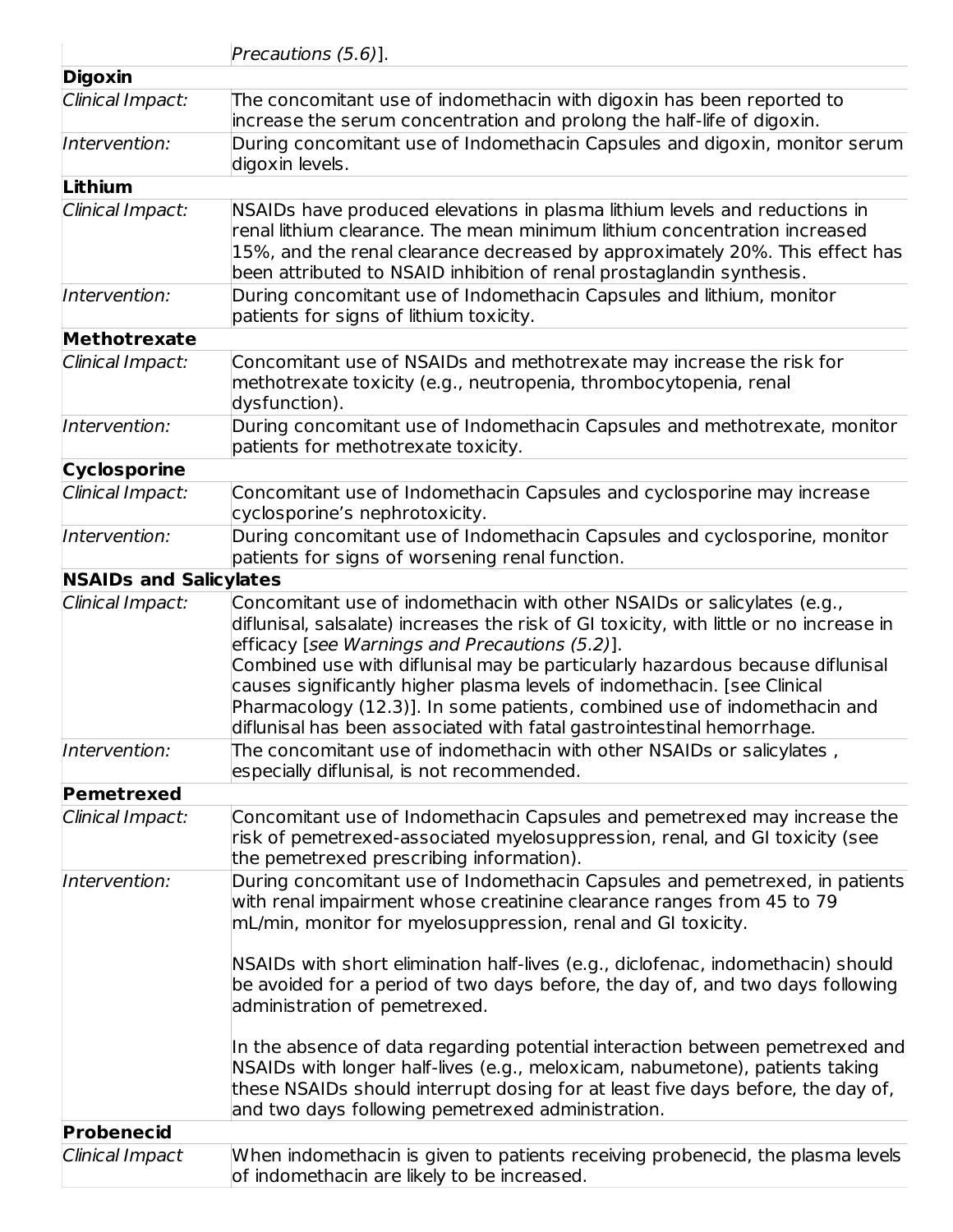| Intervention | During the concomitant use of Indomethacin Capsules and probenecid, a lower |
|--------------|-----------------------------------------------------------------------------|
|              | total daily dosage of indomethacin may produce a satisfactory therapeutic   |
|              | effect. When increases in the dose of indomethacin are made, they should be |
|              | made carefully and in small increments.                                     |

### **Effects on Laboratory Tests**

Indomethacin reduces basal plasma renin activity (PRA), as well as those elevations of PRA induced by furosemide administration, or salt or volume depletion. These facts should be considered when evaluating plasma renin activity in hypertensive patients.

False-negative results in the dexamethasone suppression test (DST) in patients being treated with indomethacin have been reported. Thus, results of the DST should be interpreted with caution in these patients.

## **8 USE IN SPECIFIC POPULATIONS**

## **8.1 Pregnancy**

### Risk Summary

Use of NSAIDs, including Indomethacin Capsules, can cause premature closure of the fetal ductus arteriosus and fetal renal dysfunction leading to oligohydramnios and, in some cases, neonatal renal impairment. Because of these risks, limit dose and duration of Indomethacin Capsules use between about 20 and 30 weeks of gestation, and avoid TIVORBEX use at about 30 weeks of gestation and later in pregnancy (see Clinical Considerations, Data).

### Premature Closure of Fetal Ductus Arteriosus

Use of NSAIDs, including Indomethacin Capsules, at about 30 weeks gestation or later in pregnancy increases the risk of premature closure of the fetal ductus arteriosus.

### OligohydramniosNeonatal Renal Impairment

Use of NSAIDs at about 20 weeks gestation or later in pregnancy has been associated with cases of fetal renal dysfunction leading to oligohydramnios, and in some cases, neonatal renal impairment.

There are no adequate and well-controlled studies of Indomethacin Capsules in pregnant women.

Data from observational studies regarding potential embryofetal risks of NSAID use in women in the first or second trimesters of pregnancy are inconclusive. In animal reproduction studies, retarded fetal ossification was observed with administration of indomethacin to mice and rats during organogenesis at doses 0.16 and 0.32 times, respectively, the maximum recommended human dose (MRHD, 120 mg). In published studies in pregnant mice, indomethacin produced maternal toxicity and death, increased fetal resorptions, and fetal malformations at 0.2 times the MRHD. When rat and mice dams were dosed during the last three days of gestation, indomethacin produced neuronal necrosis in the offspring at 0.1 and 0.05 times the MRHD, respectively [see Data]. Based on animal data, prostaglandins have been shown to have an important role in endometrial vascular permeability, blastocyst implantation, and decidualization. In animal studies, administration of prostaglandin synthesis inhibitors such as indomethacin, resulted in increased pre- and post-implantation loss. Prostaglandins also have been shown to have an important role in fetal kidney development. In published animal studies, prostaglandin synthesis inhibitors have been reported to impair kidney development when administered at clinically relevant doses.

The estimated background risk of major birth defects and miscarriage for the indicated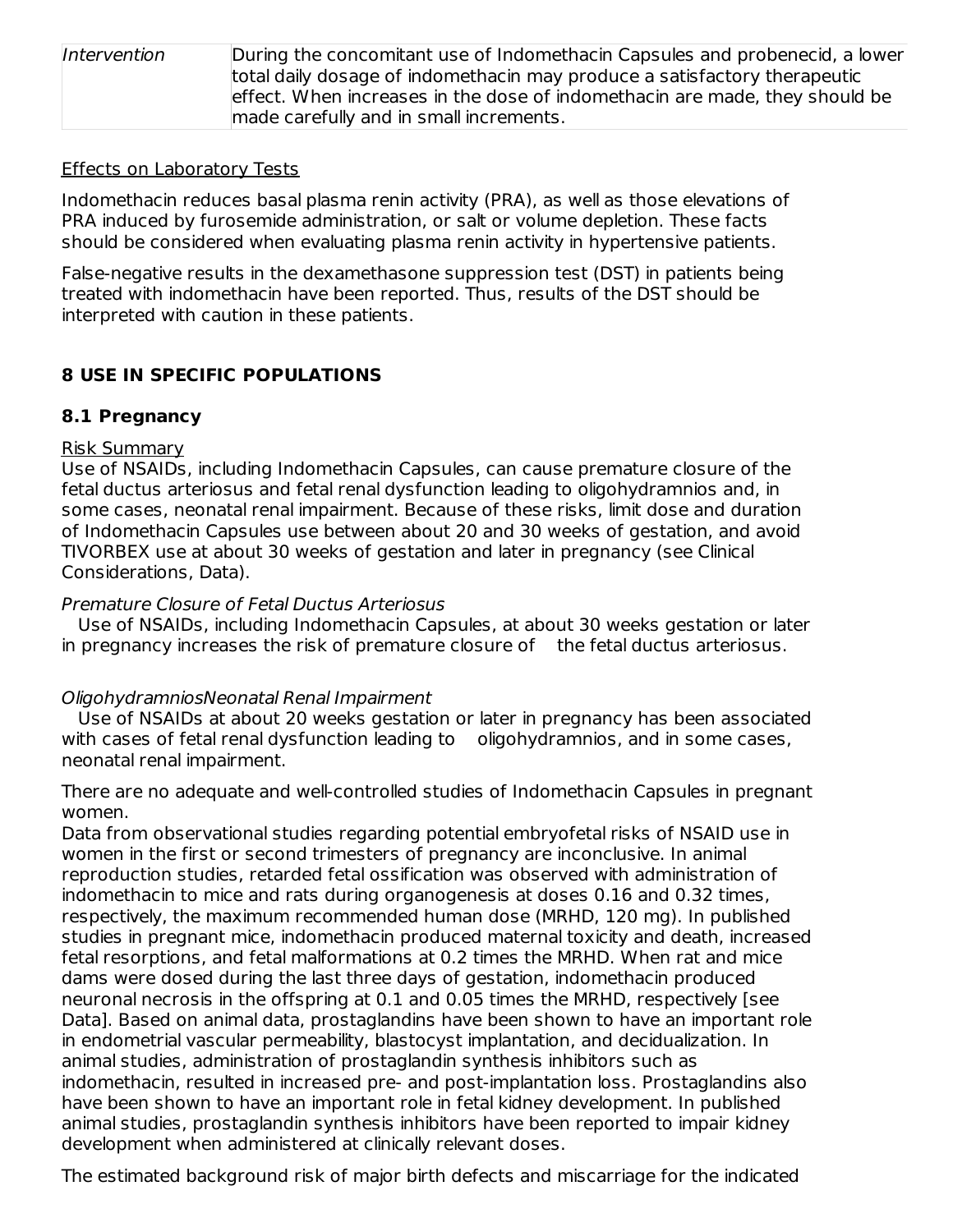population(s) is unknown. All pregnancies have a background risk of birth defect, loss, or other adverse outcojmes. In the U.S. general population, the estimated background risk of major birth defects and miscarriage in clinically recognized pregnancies is 2% to 4% and 15% to 20%, respectively.

#### Clinical Considerations

#### Fetal/Neonatal Adverse Reactions

Premature Closure of Fetal Ductus Arteriosus:

Avoid use of NSAIDs in women at about 30 weeks gestation and later in pregnancy, because NSAIDs, including Indomethacin Capsules, can cause premature closure of the fetal ductus arteriosus (see Data).

#### Oligohydramnios/Neonatal Renal Impairment:

If an NSAID is necessary at about 20 weeks gestation or later in pregnancy, limit the use to the lowest effective dose and shortest duration possible. If Indomethacin Capsules treatment extends beyond 48 hours, consider monitoring with ultrasound for oligohydramnios. If oligohydramnios occurs, discontinue Indomethacin Capsules and follow up according to clinical practice (see Data).

#### Labor or Delivery

There are no studies on the effects of Indomethacin Capsules during labor or delivery. In animal studies, NSAIDs, including indomethacin, inhibit prostaglandin synthesis, cause delayed parturition, and increase the incidence of stillbirth.

# Data

# Human Data

#### Premature Closure of Fetal Ductus Arteriosus:

Published literature reports that the use of NSAIDs at about 30 weeks of gestation and later in pregnancy may cause premature closure of the fetal ductus arteriosus.

#### Oligohydramnios/Neonatal Renal Impairment:

Published studies and postmarketing reports describe maternal NSAID use at about 20 weeks gestation or later in pregnancy associated with fetal renal dysfunction leading to oligohydramnios, and in some cases, neonatal renal impairment. These adverse outcomes are seen, on average, after days to weeks of treatment, although oligohydramnios has been infrequenty reported as soon as 48 hours after NSAID initiation. In many cases, but not all, the decrease in amniotic fluid was transient and reversible with cessation of the drug. There have been a limited number of case reports of maternal NSAID use and neonatal renal dysfunction without oligohydramnios, some of which were irreversible. Some cases of neonatal renal dysfunction required treatment with invasive procedures, such as exchange transfusion or dialysis.

Methodological limitations of these postmarketing studies and reports include lack of a control group; limited information regarding dose, duration, and timing of drug exposure; and concomitant use of other medications. These limitations preclude establishing a reliable estimate of the risk of adverse fetal and neonatal outcomes with maternal NSAID use. Because the published safety data on neonatal outcomes involved

mostly preterm infants, the generalizability of certain reported risks to the full-term infant exposed to NSAIDs through maternal use is uncertain.

#### Data

### Animal data

Reproductive studies were conducted in mice and rats at dosages of 0.5, 1.0, 2.0, and 4.0 mg/kg/day. Except for retarded fetal ossification at 4 mg/kg/day (0.16 times [mice] and 0.32 times [rats] the MRHD on a mg/m2 basis, respectively) considered secondary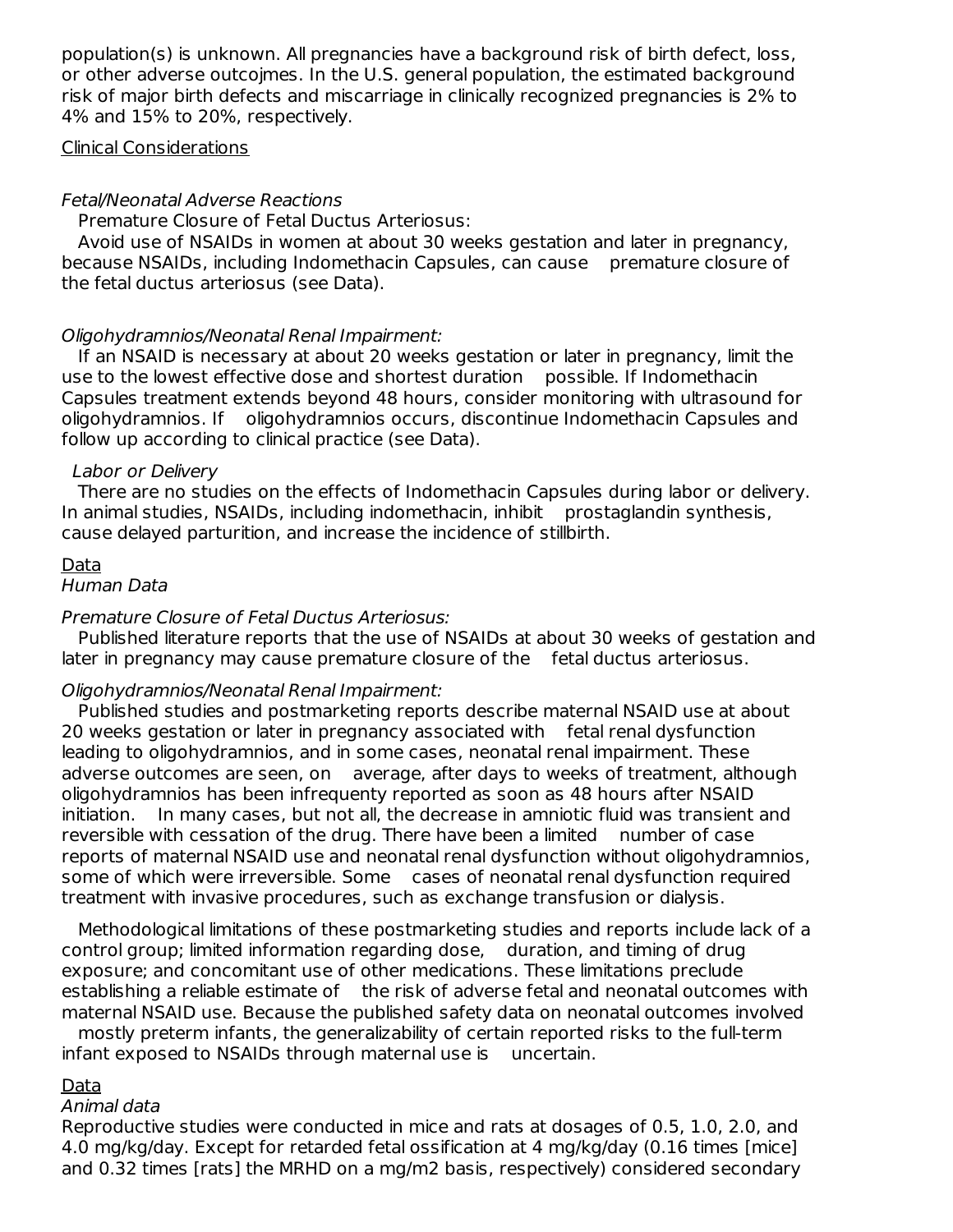to the decreased average fetal weights, no increase in fetal malformations was observed as compared with control groups. Other studies in mice reported in the literature using higher doses (5 to 15 mg/kg/day, 0.20 to 0.60 times MRHD on a mg/m2 basis) have described maternal toxicity and death, increased fetal resorptions, and fetal malformations.

In rats and mice, maternal indomethacin administration of 4.0 mg/kg/day (0.32 and 0.16 times the MRHD on a mg/m2 basis) during the last 3 days of gestation was associated with an increased incidence of neuronal necrosis in the diencephalon in the live-born fetuses however no increase in neuronal necrosis was observed at 2.0 mg/kg/day as compared to the control groups (0.16 and 0.08 times the MRHD on a mg/m2 basis). Administration of 0.5 or 4.0 mg/kg/day to offspring during the first 3 days of life did not cause an increase in neuronal necrosis at either dose level.

## **8.2 Lactation**

## Risk Summary

Based on available published clinical data, indomethacin may be present in human milk. The developmental and health benefits of breastfeeding should be considered along with the mother's clinical need for Indomethacin Capsules and any potential adverse effects on the breastfed infant from the Indomethacin Capsules or from the underlying maternal condition.

## Data

In one study, levels of indomethacin in breast milk were below the sensitivity of the assay (<20 mcg/L) in 11 of 15 women using doses ranging from 75 mg orally to 300 mg rectally daily (0.94 to 4.29 mg/kg daily) in the postpartum period. Based on these levels, the average concentration present in breast milk was estimated to be 0.27% of the maternal weight-adjusted dose. In another study indomethacin levels were measured in breast milk of eight postpartum women using doses of 75 mg daily and the results were used to calculate an estimated infant daily dose. The estimated infant dose of indomethacin from breast milk was less than 30 mcg/day or 4.5 mcg/kg/day assuming breast milk intake of 150 mL/kg/day. This is 0.5% of the maternal weight-adjusted dosage or about 3% of the neonatal dose for treatment of patent ductus arteriosus.

### **8.3 Females and Males of Reproductive Potential**

Infertility

### Females

Based on the mechanism of action, the use of prostaglandin-mediated NSAIDs, including Indomethacin Capsules, may delay or prevent rupture of ovarian follicles, which has been associated with reversible infertility in some women. Published animal studies have shown that administration of prostaglandin synthesis inhibitors has the potential to disrupt prostaglandin-mediated follicular rupture required for ovulation. Small studies in women treated with NSAIDs have also shown a reversible delay in ovulation. Consider withdrawal of NSAIDs, including Indomethacin Capsules, in women who have difficulties conceiving or who are undergoing investigation of infertility.

## **8.4 Pediatric Use**

The safety and effectiveness of Indomethacin Capsules in pediatric patients 17 years of age and younger has not been established.

## **8.5 Geriatric Use**

Elderly patients, compared to younger patients, are at greater risk for NSAID-associated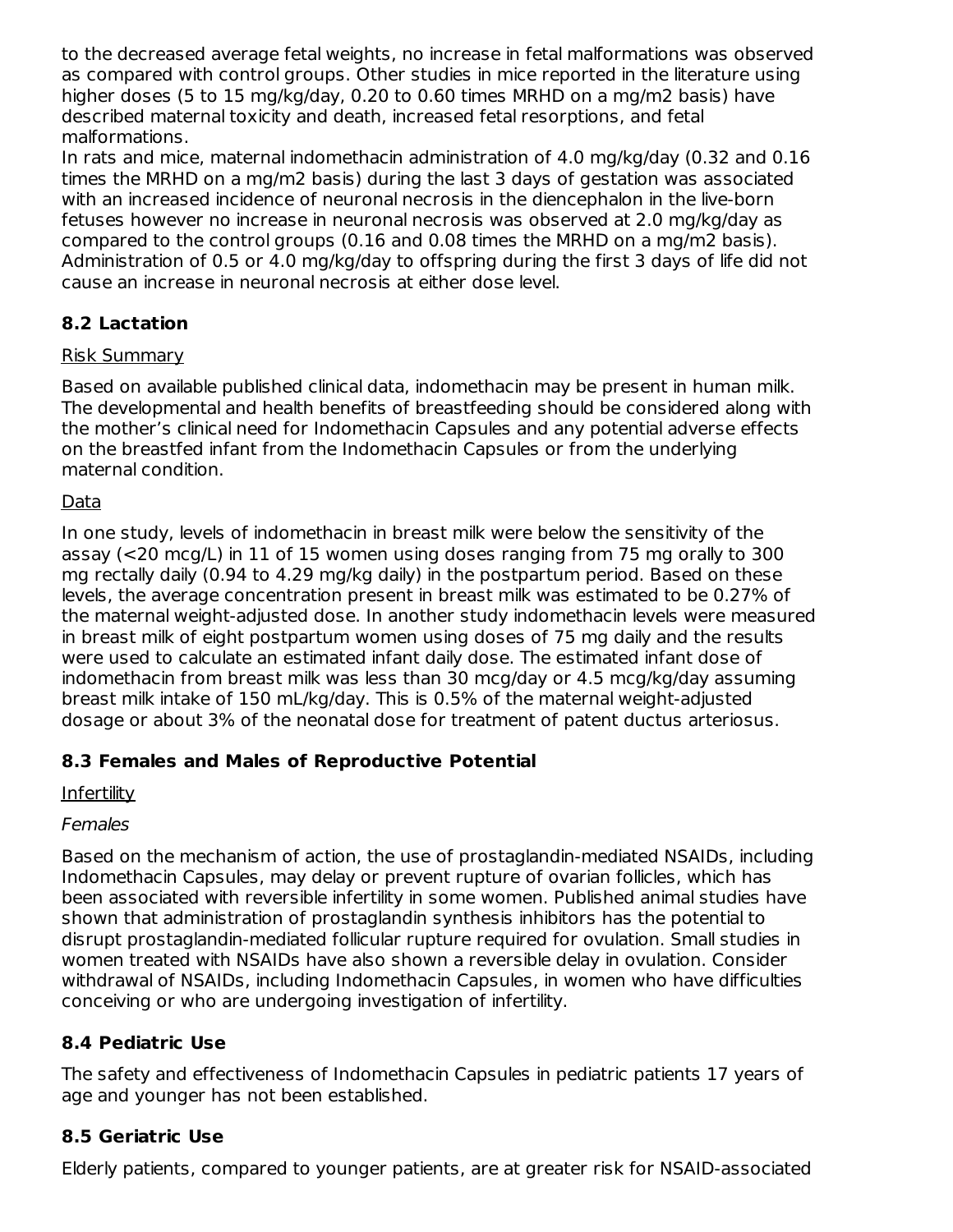serious cardiovascular, gastrointestinal, and/or renal adverse reactions. If the anticipated benefit for the elderly patient outweighs these potential risks, start dosing at the low end of the dosing range, and monitor patients for adverse effects [see Warnings] and Precautions (5.1, 5.2, 5.3, 5.6, 5.13)].

Indomethacin may cause confusion or rarely, psychosis [see Adverse Reactions (6.1)]; physicians should remain alert to the possibility of such adverse effects in the elderly.

Indomethacin and its metabolites are known to be substantially excreted by the kidneys, and the risk of adverse reactions to this drug may be greater in patients with impaired renal function. Because elderly patients are more likely to have decreased renal function, use caution in this patient population, and it may be useful to monitor renal function [see Clinical Pharmacology (12.3)].

### **10 OVERDOSAGE**

Symptoms following acute NSAID overdosages have been typically limited to lethargy, drowsiness, nausea, vomiting, and epigastric pain, which have been generally reversible with supportive care. Gastrointestinal bleeding has occurred. Hypertension, acute renal failure, respiratory depression, and coma have occurred, but were rare [see Warnings] and Precautions (5.1, 5.2, 5.4, 5.6)].

Manage patients with symptomatic and supportive care following an NSAID overdosage. There are no specific antidotes. Consider emesis and/or activated charcoal (60 to 100 grams in adults, 1 to 2 grams per kg of body weight in pediatric patients) and/or osmotic cathartic in symptomatic patients seen within four hours of ingestion or in patients with a large overdosage (5 to 10 times the recommended dosage). Forced diuresis, alkalinization of urine, hemodialysis, or hemoperfusion may not be useful due to high protein binding.

For additional information about overdosage treatment contact a poison control center (1-800-222-1222).

## **11 DESCRIPTION**

Indomethacin Capsules is a nonsteroidal anti-inflammatory drug, available as hard gelatin capsules of 20 mg and 40 mg for oral administration. The chemical name is 1-(4 chlorobenzoyl)-5-methoxy-2-methyl-1H-indole-3-acetic acid. The molecular weight is 357.8. Its molecular formula is  $C_{19}H_{16}CNO_4$  , and it has the following chemical structure.



Indomethacin is a white to yellow crystalline powder. It is practically insoluble in water and sparingly soluble in alcohol. Indomethacin has a pKa of 4.5 and is stable in neutral or slightly acidic media and decomposes in strong alkali.

The inactive ingredients in Indomethacin Capsules include: lactose monohydrate, sodium lauryl sulfate, microcrystalline cellulose, croscarmellose sodium and sodium stearyl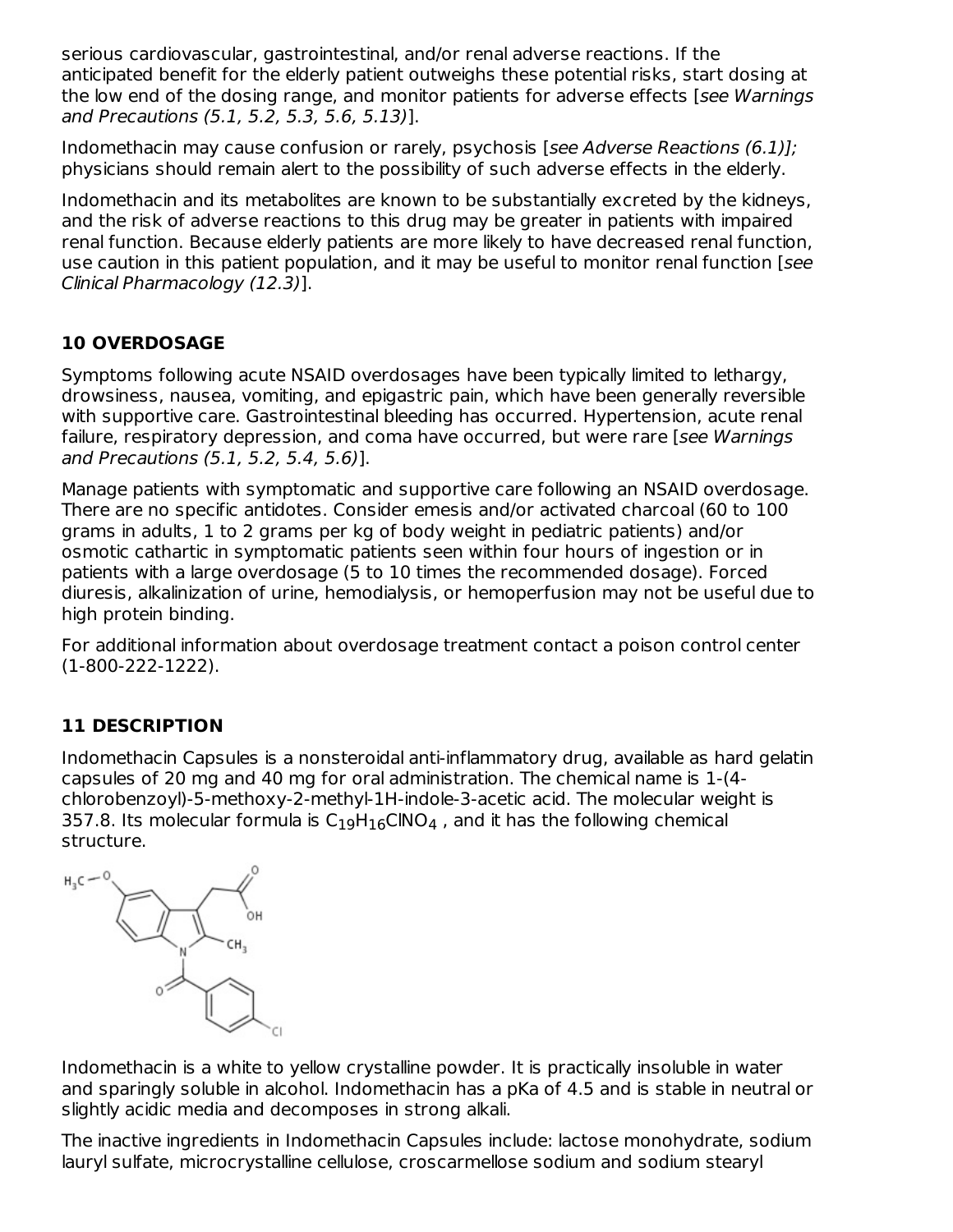fumarate. The capsule shells contain gelatin, titanium dioxide, and dyes FD&C blue  $\#1$ , FD&C blue #2 and FD&C red #40. The imprinting on the gelatin capsules is white edible ink. The 20 mg capsules have a dark blue body imprinted with IP-201 and light blue cap imprinted with 20 mg in white ink. The 40 mg capsules have a dark blue body imprinted with IP-202 and blue cap imprinted with 40 mg in white ink.

## **12 CLINICAL PHARMACOLOGY**

### **12.1 Mechanism of Action**

Indomethacin has analgesic, anti-inflammatory, and antipyretic properties.

The mechanism of action of Indomethacin Capsules, like that of other NSAIDs, is not completely understood but involves inhibition of cyclooxygenase (COX-1 and COX-2).

Indomethacin is a potent inhibitor of prostaglandin synthesis in vitro. Indomethacin concentrations reached during therapy have produced in vivo effects. Prostaglandins sensitize afferent nerves and potentiate the action of bradykinin in inducing pain in animal models. Prostaglandins are mediators of inflammation. Because indomethacin is an inhibitor of prostaglandin synthesis, its mode of action may be due to a decrease of prostaglandins in peripheral tissues.

### **12.3 Pharmacokinetics**

The relative bioavailability of Indomethacin Capsules 40 mg capsules was compared to indomethacin immediate-release (IR) capsules 50 mg in 38 healthy subjects under fasted conditions in a single-dose crossover study.

Indomethacin Capsules 40 mg do not result in an equivalent systemic exposure to 50 mg indomethacin IR capsules.

When taken under fasted conditions, a 20% lower dose of indomethacin in Indomethacin Capsules 40 mg resulted in a 21% lower mean systemic exposure (AUC<sub>inf</sub>) and an equivalent mean peak concentration (C<sub>max</sub>) compared to 50 mg indomethacin IR capsules. The median time to reach peak concentrations (T $_{\sf max}$ ) was 1.67 hours and 2.02 hours for Indomethacin Capsules and Indomethacin IR capsules, respectively.

### Absorption

Similar to indomethacin IR capsules, following single oral doses of Indomethacin Capsules 20 mg or 40 mg, indomethacin is readily absorbed. Indomethacin Capsules attained peak plasma concentrations of approximately 1.2 and 2.4 mcg/mL, respectively, at 1.67 hours. Indomethacin is virtually 100% bioavailable, with 90% of the dose absorbed within 4 hours following dosing.

Administration of Indomethacin Capsules 20 mg and 40 mg was associated with dose proportional pharmacokinetics.

Taking Indomethacin Capsules with food causes a significant decrease in the rate but not the overall extent of systemic absorption of indomethacin compared to taking Indomethacin Capsules on an empty stomach. Indomethacin Capsules results in 46% lower C $_{\sf max}$ , 9% lower AUC $_{\sf inf}$ , and 1.33 hours delayed T $_{\sf max}$  (1.67 hours during fasted versus 3.00 hours during fed) under the fed condition compared to the fasted condition. Based on the food effect evaluation on the indomethacin IR capsules, the effect of food on indomethacin pharmacokinetics is comparable between Indomethacin Capsules capsules and indomethacin IR capsules.

### **Distribution**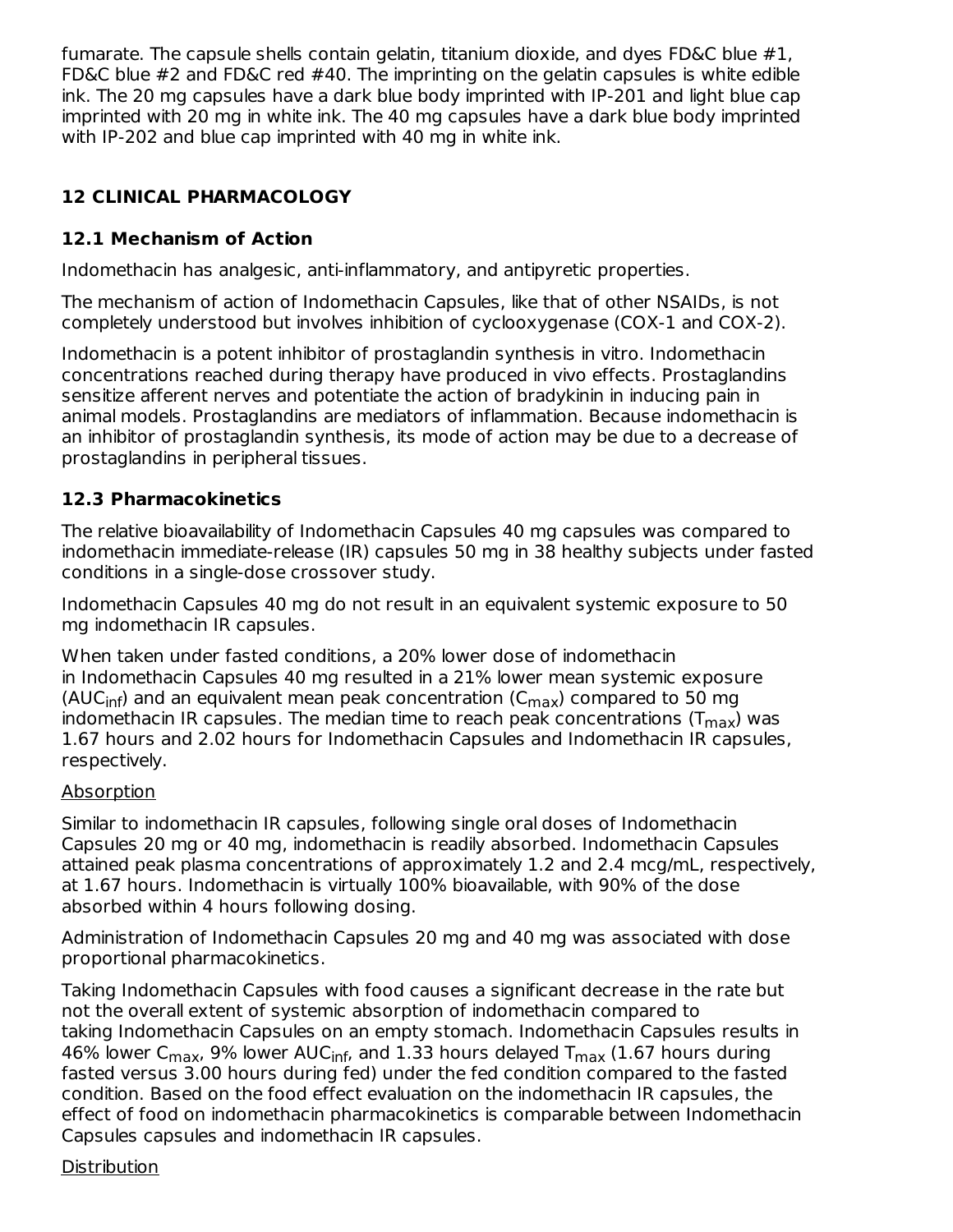Indomethacin is highly bound to protein in plasma (about 99%) over the expected range of therapeutic plasma concentrations. Indomethacin crosses the blood-brain barrier and the placenta, and appears in breast milk.

### **Elimination**

### Metabolism

Indomethacin exists in the plasma as the parent drug and its desmethyl, desbenzoyl, and desmethyldesbenzoyl metabolites, all in the unconjugated form. Appreciable formation of glucuronide conjugates of each metabolite and of indomethacin are formed.

### Excretion

Indomethacin is eliminated via metabolism and subsequent renal and biliary excretion. Indomethacin undergoes appreciable enterohepatic circulation. About 60% of an oral dose is recovered in urine as drug and metabolites (26% as indomethacin and its glucuronide), and 33% is recovered in feces (1.5% as indomethacin). The mean half-life of indomethacin from Indomethacin Capsules 40 mg is 7.6 hours and is comparable to indomethacin IR capsules 50 mg (7.2 hours).

### Specific Populations

Pediatric: The pharmacokinetics of Indomethacin Capsules has not been investigated in pediatric patients.

Race: Pharmacokinetic differences due to race have not been identified.

Hepatic Impairment: The pharmacokinetics of Indomethacin Capsules has not been investigated in patients with hepatic impairment.

Renal Impairment: The pharmacokinetics of Indomethacin Capsules has not been investigated in patients with renal impairment [see Warnings and Precautions (5.6)].

### Drug Interaction Studies

Aspirin:

In a study in normal volunteers, it was found that chronic concurrent administration of 3.6 g of aspirin per day decreases indomethacin blood levels approximately 20% [see Drug Interactions (7)].

When NSAIDs were administered with aspirin, the protein binding of NSAIDs were reduced, although the clearance of free NSAID was not altered. The clinical significance of this interaction is not known. See Table 2 for clinically significant drug interactions of NSAIDs with aspirin [see Drug Interactions (7)].

## **13 NONCLINICAL TOXICOLOGY**

### **13.1 Carcinogenesis, Mutagenesis, Impairment of Fertility**

### **Carcinogenesis**

In an 81-week chronic oral toxicity study in the rat at doses up to 1 mg/kg/day (0.08 times the MRHD on a mg/m<sup>2</sup> basis), indomethacin had no tumorigenic effect. Indomethacin produced no neoplastic or hyperplastic changes related to treatment in carcinogenic studies in the rat (dosing period 73 to 110 weeks) and the mouse (dosing period 62 to 88 weeks) at doses up to 1.5 mg/kg/day (0.06 times [mice] and 0.12 times [rats] the MRHD on a mg/m<sup>2</sup> basis, respectively).

### **Mutagenesis**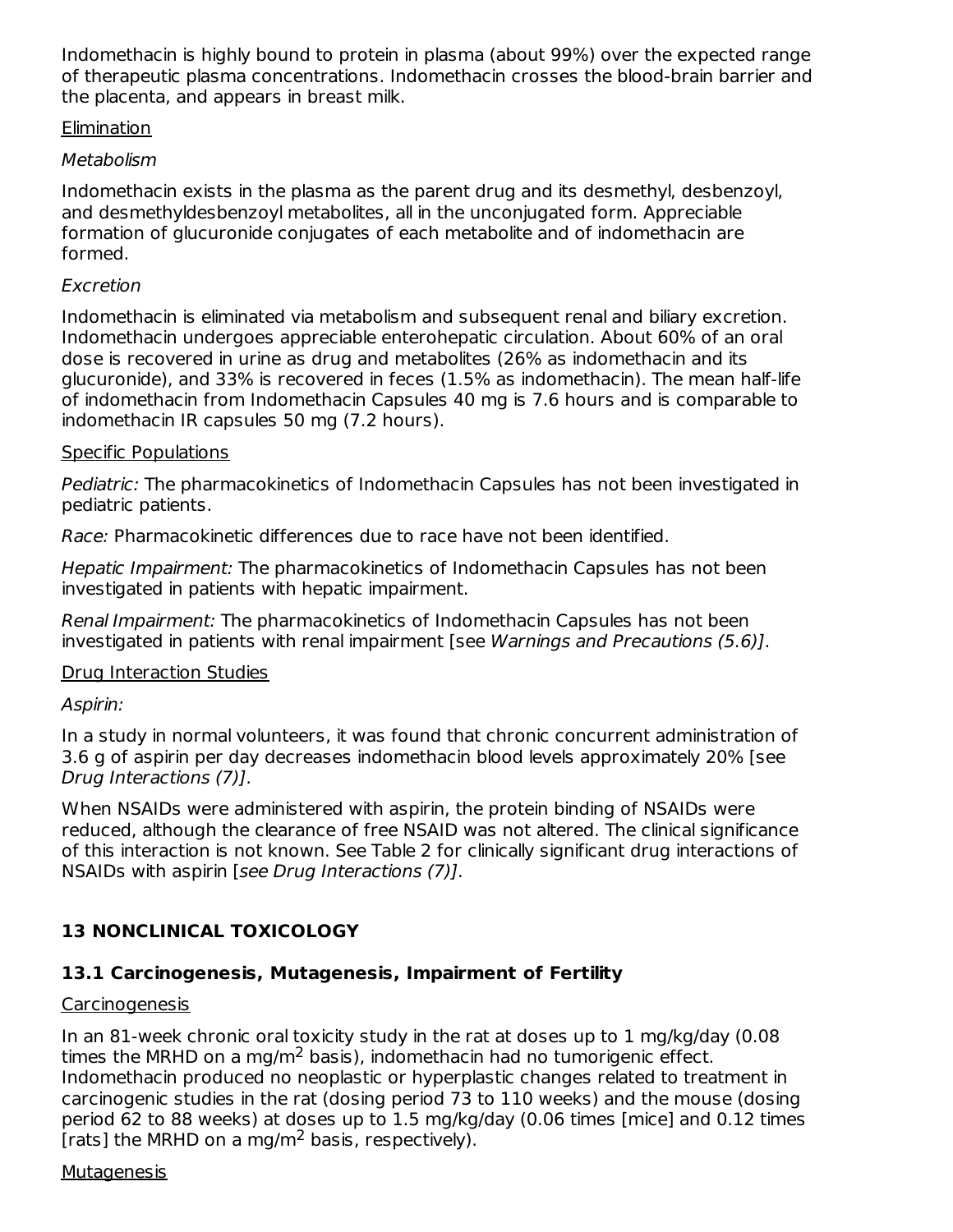Indomethacin did not have any mutagenic effect in in vitro bacterial tests and a series of in vivo tests including the host-mediated assay, sex-linked recessive lethals in Drosophila, and the micronucleus test in mice.

### Impairment of Fertility

Indomethacin at dosage levels up to 0.5 mg/kg/day had no effect on fertility in mice in a two generation reproduction study (0.02 times the MRHD on a mg/m<sup>2</sup> basis) or a two litter reproduction study in rats (0.04 times the MRHD on a mg/m<sup>2</sup> basis).

## **14 CLINICAL STUDIES**

The efficacy of Indomethacin Capsules for the treatment of acute pain was demonstrated in two multicenter, randomized, double-blind, placebo-controlled, parallel arm studies comparing Indomethacin Capsules 20 mg three times daily, 40 mg twice daily, 40 mg three times daily, and placebo in patients with pain following bunionectomy (Study 1 and Study 2). The two studies enrolled a total of 835 patients with a mean age of 40 years (range 18 to 68 years) a minimal pain intensity rating of at least 40 mm on a 100-mm visual analog scale (VAS) during the 9-hour period after discontinuation of the anesthetic block following bunionectomy surgery. Patients were randomized equally across the treatment groups.

The mean pain intensity measured by VAS at baseline for all treatment groups in both studies ranged from 71 to 74 mm. One tablet of hydrocodone/acetaminophen 10 mg/325 mg was permitted every 4 to 6 hours as rescue medication. There was a greater use of concomitant opioid rescue medication in placebo-treated patients than in Indomethacin Capsules-treated patients. In Study 1, 89% of patients in the Indomethacin Capsules 20 mg three times daily group, 90% of the patients in the Indomethacin Capsules 40 mg twice daily group, 82% in the Indomethacin Capsules 40 mg three times daily group, and 97% of patients in the placebo group took rescue medication for pain management during the study. In Study 2, 87% of patients in the Indomethacin Capsules 20 mg three times daily group, 76% of the patients in the Indomethacin Capsules 40 mg twice daily group, 80% in the Indomethacin Capsules 40 mg three times daily group, and 89% of patients in the placebo group took rescue medication for pain management during the study.

The average pain intensities over time are depicted for the treatment groups in Figure 1 for Study 1 and Figure 2 for Study 2. In both studies, Indomethacin Capsules 20 mg three times daily, 40 mg twice daily and 40 mg three times daily, demonstrated efficacy in pain intensity reduction compared with placebo, as measured by the sum of pain intensity difference over 0 to 48 hours after the first dose.

### **Figure 1 Average Pain Intensity Over 48 Hours for Indomethacin Capsules and Placebo Groups – Study 1**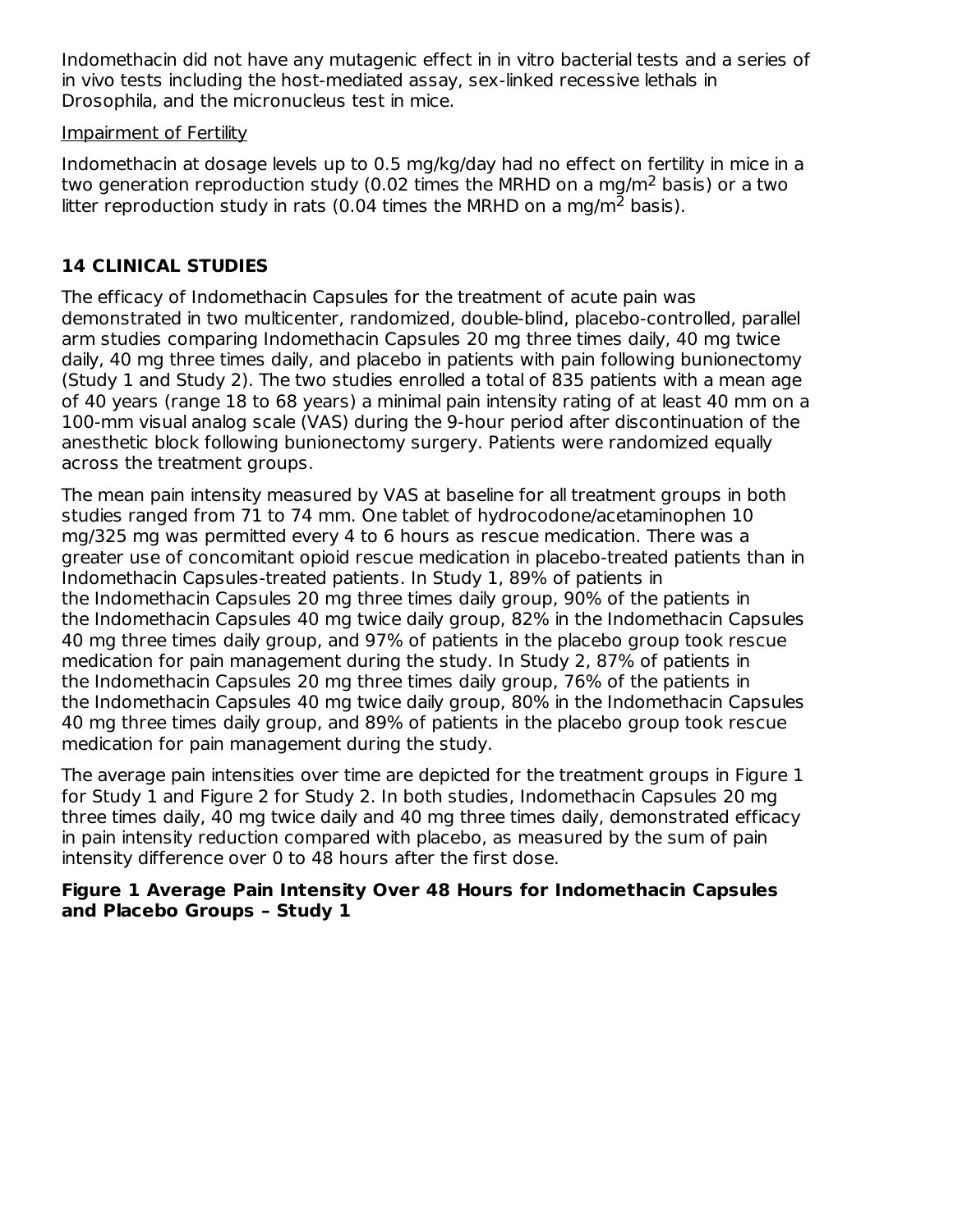

**Figure 2 Average Pain Intensity Over 48 Hours for Indomethacin Capsules and Placebo Groups – Study 2**



#### **16 HOW SUPPLIED/STORAGE AND HANDLING**

Indomethacin Capsules are supplied as:

- 20 mg, dark blue body and light blue cap (imprinted IP-201 on the body and 20 mg on the cap in white ink); NDC 73308-350-30, Bottles of 30 capsules
- 40 mg, dark blue body and blue cap (imprinted IP-202 on the body and 40 mg on the cap in white ink); NDC 73308-349-30, Bottles of 30 capsules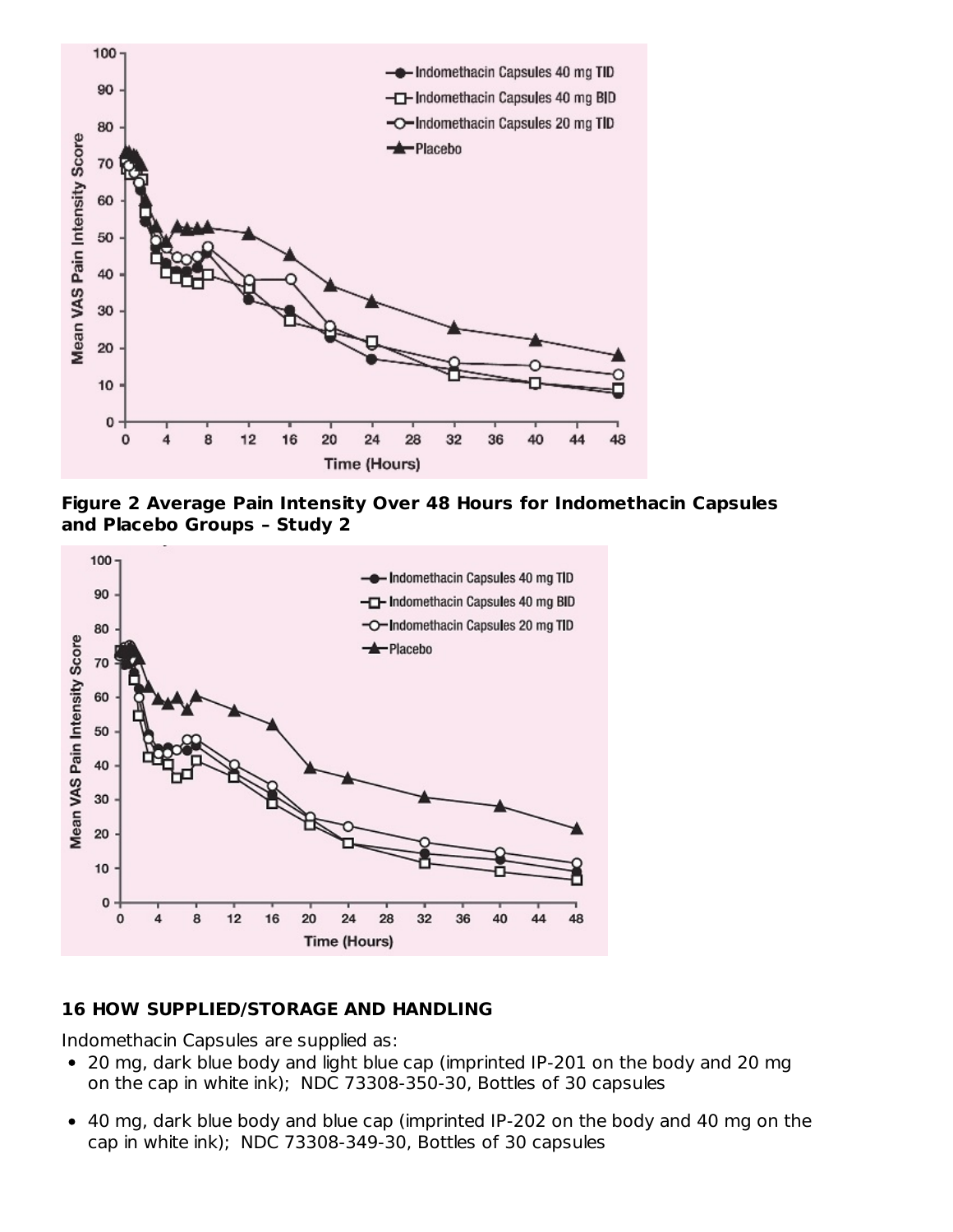### **Storage**

Store at room temperature 20°C to 25°C (68°F to 77°F); excursions permitted between 15°C to 30°C (59°F to 86°F) [see USP Controlled Room Temperature].

Store in the original container and keep the bottle tightly closed to protect from moisture and light. Dispense in a tight container if package is subdivided.

## **17 PATIENT COUNSELING INFORMATION**

Advise the patient to read the FDA-approved patient labeling (Medication Guide) that accompanies each prescription dispensed. Inform patients, families, or their caregivers of the following information before initiating therapy with Indomethacin Capsules and periodically during the course of ongoing therapy.

### Cardiovascular Thrombotic Events

Advise patients to be alert for the symptoms of cardiovascular thrombotic events, including chest pain, shortness of breath, weakness, or slurring of speech, and to report any of these symptoms to their health care provider immediately [see Warnings] and Precautions (5.1)].

### Gastrointestinal Bleeding, Ulceration, and Perforation

Advise patients to report symptoms of ulcerations and bleeding, including epigastric pain, dyspepsia, melena, and hematemesis to their health care provider. In the setting of concomitant use of low-dose aspirin for cardiac prophylaxis, inform patients of the increased risk for and the signs and symptoms of GI bleeding [see Warnings and Precautions (5.2)].

### **Hepatotoxicity**

Inform patients of the warning signs and symptoms of hepatotoxicity (e.g., nausea, fatigue, lethargy, pruritus, diarrhea, jaundice, right upper quadrant tenderness, and "flulike" symptoms). If these occur, instruct patients to stop Indomethacin Capsules and seek immediate medical therapy [see Warnings and Precautions (5.3)].

### Heart Failure and Edema

Advise patients to be alert for the symptoms of congestive heart failure including shortness of breath, unexplained weight gain, or edema and to contact their healthcare provider if such symptoms occur [see Warnings and Precautions (5.5)].

### Anaphylactic Reactions

Inform patients of the signs of an anaphylactic reaction (e.g., difficulty breathing, swelling of the face or throat). Instruct patients to seek immediate emergency help if these occur [see Contraindications (4) and Warnings and Precautions (5.7)].

### Serious Skin Reactions, including DRESS

Advise patients to stop taking TIVORBEX immediately if they develop any type of rash or fever and to contact their healthcare provider as soon as possible [see Warnings and Precautions (5.9, 5.10)]

### Female Fertility

Advise females of reproductive potential who desire pregnancy that NSAIDs, including Indomethacin Capsules, may be associated with a reversible delay in ovulation [see Use] in Specific Populations (8.3)].

### Fetal Toxicity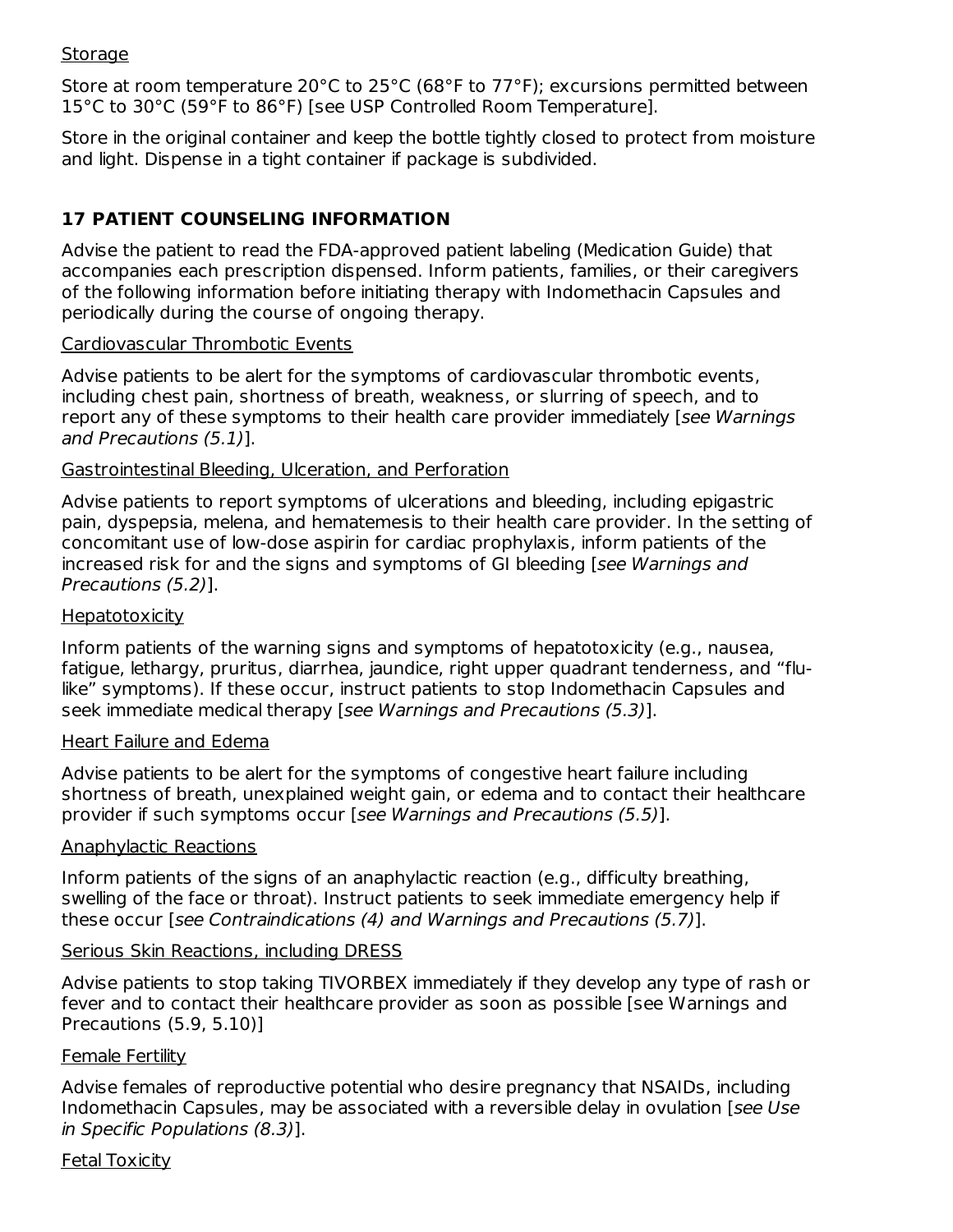Inform pregnant women to avoid use of Indomethacin Capsules and other NSAIDs starting at 30 weeks gestation because of the risk of the premature closing of the fetal ductus arteriosus [see Warnings and Precautions (5.10) and Use in Specific Populations (8.1)].

Fetal ToxicityInform pregnant women to avoid use of TIVORBEX and other NSAIDs starting at 30 weeks gestation because of the risk of the premature closing of the fetal ductus arteriosus. If treatment with TIVORBEX is needed for a pregnant woman between about 20 to 30 weeks gestation, advise her that she may need to be monitored for oligohydramnios, if treatment continues for longer that 48 hours [see Warnings and Precautions (5.11) and Use in Specific Populations (8.1)].

### Avoid Concomitant Use of NSAIDs

Inform patients that the concomitant use of Indomethacin Capsules with other NSAIDs or salicylates (e.g., diflunisal, salsalate) is not recommended due to the increased risk of gastrointestinal toxicity, and little or no increase in efficacy [see Warnings and Precautions (5.2) and Drug Interactions (7)]. Alert patients that NSAIDs may be present in "over the counter" medications for treatment of colds, fever, or insomnia.

### Use of NSAIDs and Low-Dose Aspirin

Inform patients not to use low-dose aspirin concomitantly with Indomethacin Capsules until they talk to their healthcare provider [see Drug Interactions (7)].

### **Manufactured (under license from iCeutica Pty Ltd.) for:**

Ayurax LLC, Fairhope, AL 36532

### **Distributed by:**

Solubiomix LLC, Madisonville, LA 70447

©2019 Ayurax LLC. All rights reserved.

US Patent Nos. 8734847, 8992982, and 9089471

04/2021

### **Medication Guide for Nonsteroidal Anti-inflammatory Drugs (NSAIDs)**

**What is the most important information I should know about medicines called Nonsteroidal Anti-inflammatory Drugs (NSAIDs)?**

### **NSAIDs can cause serious side effects, including:**

**Increased risk of a heart attack or stroke that can lead to death.**. This risk may happen early in treatment and may increase:

with increasing doses of NSAIDs

with longer use of NSAIDs

**Do not take NSAIDs right before or after a heart surgery called a "coronary artery bypass graft (CABG)."**

**Avoid taking NSAIDs after a recent heart attack, unless your healthcare provider tells you to. You may have an increased risk of another heart attack if you take NSAIDs after a recent heart attack.**

- **Increased risk of bleeding, ulcers, and tears (perforation) of the esophagus (tube leading from the mouth to the stomach), stomach and intestines:**
	- anytime during use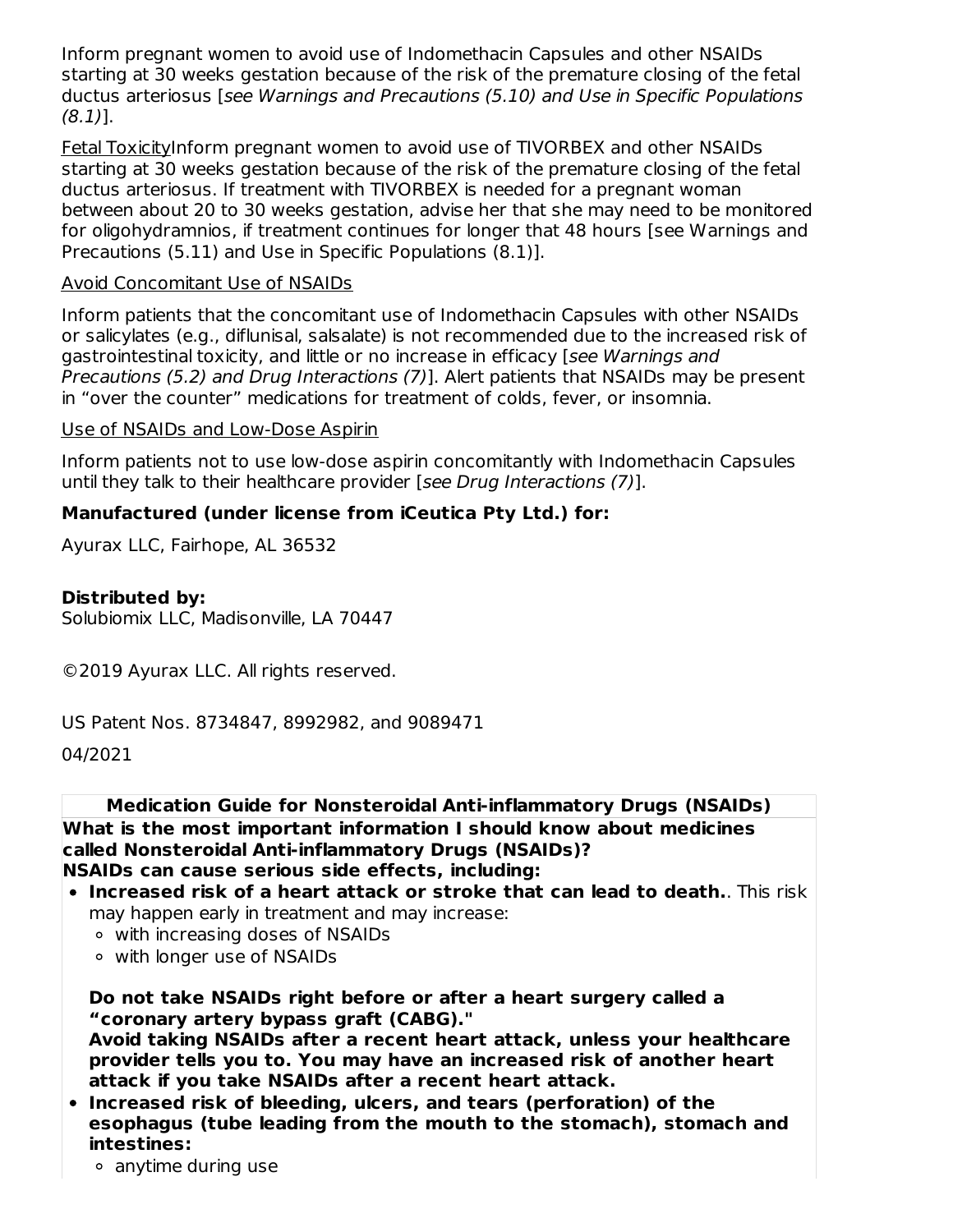- without warning symptoms
- that may cause death

### **The risk of getting an ulcer or bleeding increases with:**

- past history of stomach ulcers, or stomach or intestinal bleeding with use of NSAIDs
- taking medicines called "corticosteroids", "anticoagulants", "SSRIs", or "SNRIs"
- increasing doses of NSAIDs
- longer use of NSAIDs
- smoking
- drinking alcohol
- older age
- poor health
- advanced liver disease
- bleeding problems

## **NSAIDs should only be used:**

- exactly as prescribed
- at the lowest dose possible for your treatment
- o for the shortest time needed

## **What are NSAIDs?**

NSAIDs are used to treat pain and redness, swelling, and heat (inflammation) from medical conditions such as different types of arthritis, menstrual cramps, and other types of short-term pain.

## **Who should not take NSAIDs?**

## **Do not take NSAIDs:**

- if you have had an asthma attack, hives, or other allergic reaction with aspirin or any other NSAIDs.
- right before or after heart bypass surgery.

### **Before taking NSAIDs, tell your healthcare provider about all of your medical conditions, including if you:**

- have liver or kidney problems
- have high blood pressure
- have asthma
- are pregnant or plan to become pregnant. Taking NSAIDs at about 20 weeks of pregnancy or later may harm your unborn baby. If you need to take NSAIDs for more than 2 days when you are between 20 and 30 weeks of pregnancy, your healthcare provider may need to monitor the amount of fluid in your womb around your baby.**You should not take NSAIDs after about 30 weeks of pregnancy.**
- are breastfeeding or plan to breast feed.

**Tell your healthcare provider about all of the medicines you take, including prescription or over-the- counter medicines, vitamins or herbal supplements.** NSAIDs and some other medicines can interact with each other and cause serious side effects. **Do not start taking any new medicine without talking to your healthcare provider first.**

**What are the possible side effects of NSAIDs? NSAIDs can cause serious side effects, including: See "What is the most important information I should know about medicines called Nonsteroidal Anti- inflammatory Drugs (NSAIDs)?"**

- new or worse high blood pressure
- heart failure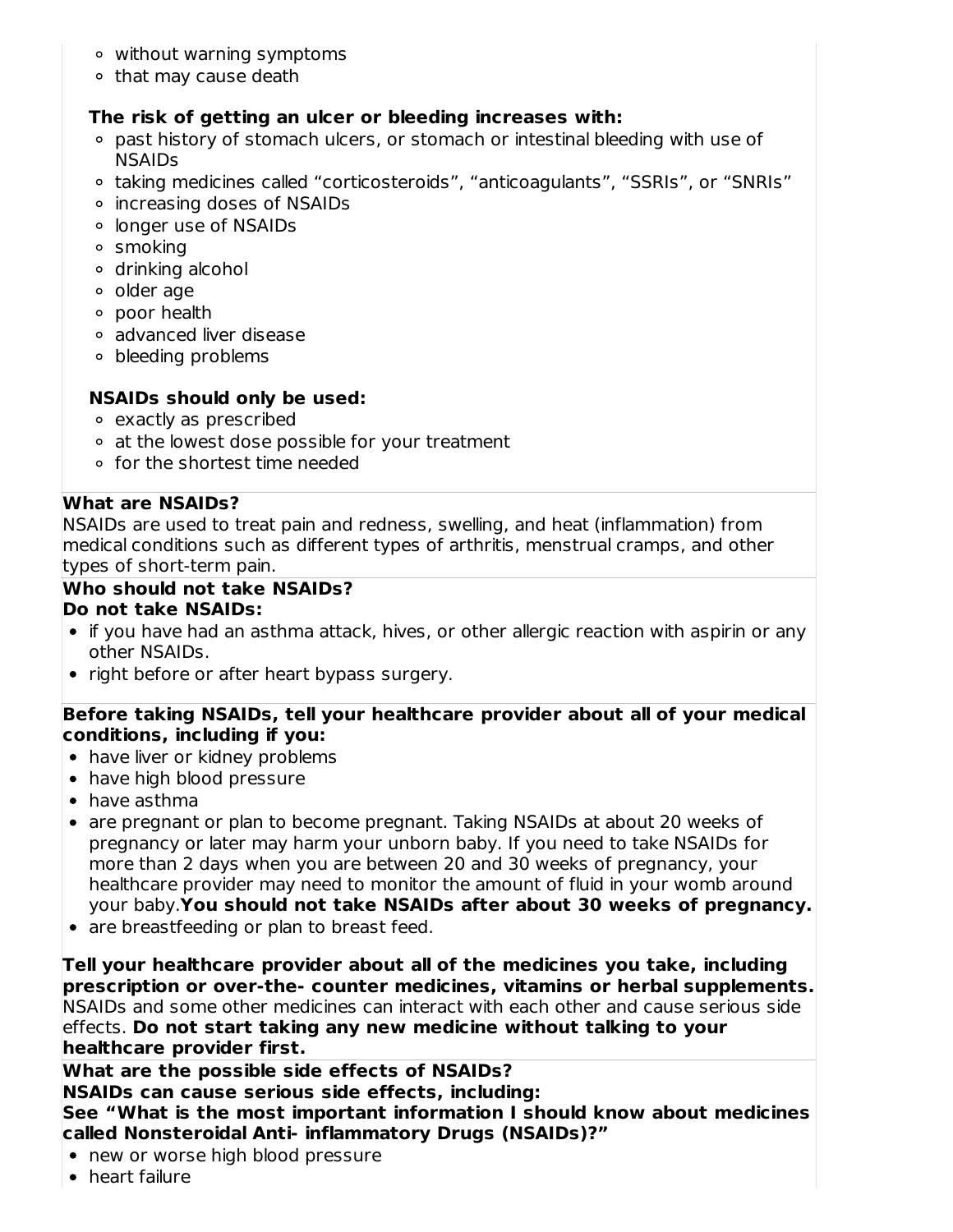- liver problems including liver failure
- kidney problems including kidney failure
- low red blood cells (anemia)
- life-threatening skin reactions
- life-threatening allergic reactions
- **Other side effects of NSAIDs include:** stomach pain, constipation, diarrhea, gas, heartburn, nausea, vomiting, and dizziness.

### **Get emergency help right away if you get any of the following symptoms:**

- shortness of breath or trouble breathing
- $\bullet$  chest pain
- weakness in one part or side of your body
- slurred speech
- swelling of the face or throat

### **Stop taking your NSAID and call your healthcare provider right away if you get any of the following symptoms:**

- nausea
- more tired or weaker than usual
- diarrhea
- $\bullet$  itching
- your skin or eyes look yellow
- indigestion or stomach pain
- flu-like symptoms
- vomit blood
- there is blood in your bowel movement or it is black and sticky like tar
- unusual weight gain
- skin rash or blisters with fever
- swelling of the arms, legs, hands and feet

### **If you take too much of your NSAID, call your healthcare provider or get medical help right away.**

These are not all the possible side effects of NSAIDs. For more information, ask your healthcare provider or pharmacist about NSAIDs.

Call your doctor for medical advice about side effects. You may report side effects to FDA at 1-800-FDA-1088.

### **Other information about NSAIDs**

- Aspirin is an NSAID but it does not increase the chance of a heart attack. Aspirin can cause bleeding in the brain, stomach, and intestines. Aspirin can also cause ulcers in the stomach and intestines.
- Some NSAIDs are sold in lower doses without a prescription (over-the-counter). Talk to your healthcare provider before using over-the-counter NSAIDs for more than 10 days.

### **General information about the safe and effective use of NSAIDs**

Medicines are sometimes prescribed for purposes other than those listed in a Medication Guide. Do not use NSAIDs for a condition for which it was not prescribed. Do not give NSAIDs to other people, even if they have the same symptoms that you have. It may harm them.

If you would like more information about NSAIDs, talk with your healthcare provider. You can ask your pharmacist or healthcare provider for information about NSAIDs that is written for health professionals.

**Distributed by: Solubiomix, Madisonville, LA 70447** For more information, go to to WWW.SOLUBIOMIX.NET or call 1-866-511-6754.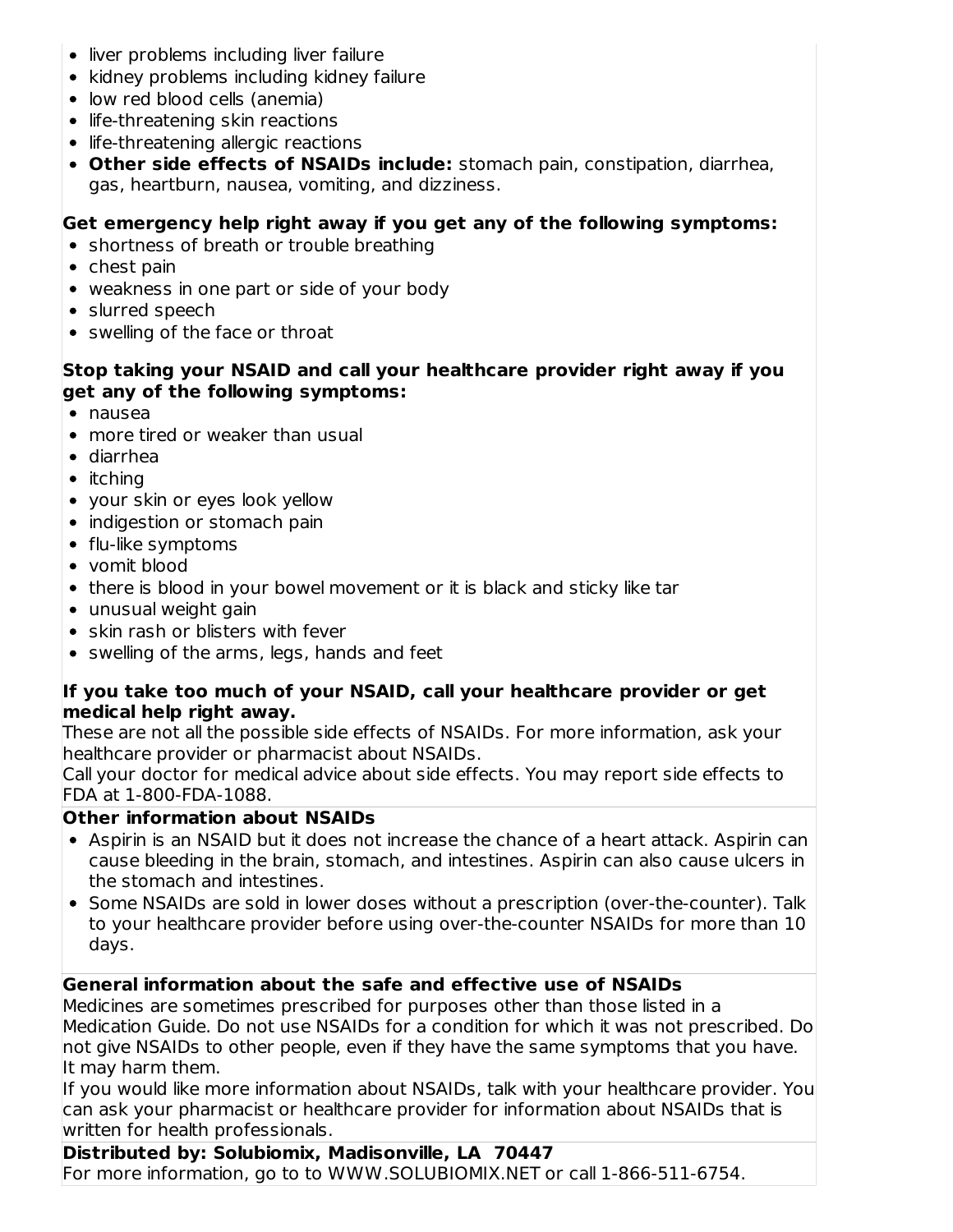#### NDC 73308-350-30 **Manufactured for:** See Package Insert for dosage **Indomethacin** Ayurax, LLC Information. Fairhope, AL 36532 **Capsules** Keep this and all drugs out of **Distributed by:** the reach of children. Solubiomix, LLC Store at 25°C (77°F); excursions 20 mg Madisonville, LA 70447 permitted 15°-30°C (59°-86°F). Rev. 12/2019 Store in the original container **ATTENTION: Dispense the accompanying** and keep the bottle tightly medication guide to each patient. closed to protect from moisture. **Rx Only** Dispense in a tight container if **Wayurax**  $350 - 307$ package is subdivided. 70089869 **30 Capsules**

### **PRINCIPAL DISPLAY PANEL - NDC: 73308-350-30 - 20 mg 30-count Bottle Label**

### **PRINCIPAL DISPLAY PANEL - NDC: 73308-349-30 - 40 mg 30-count Bottle Label**



| <b>INDOMETHACIN</b><br>indomethacin capsule |                         |                           |                 |
|---------------------------------------------|-------------------------|---------------------------|-----------------|
|                                             |                         |                           |                 |
| <b>Product Information</b>                  |                         |                           |                 |
| <b>Product Type</b>                         | HUMAN PRESCRIPTION DRUG | <b>Item Code (Source)</b> | NDC: 73308-350  |
| <b>Route of Administration</b>              | ORAL                    |                           |                 |
|                                             |                         |                           |                 |
|                                             |                         |                           |                 |
| <b>Active Ingredient/Active Moiety</b>      |                         |                           |                 |
|                                             | <b>Ingredient Name</b>  | <b>Basis of Strength</b>  | <b>Strength</b> |
|                                             |                         |                           |                 |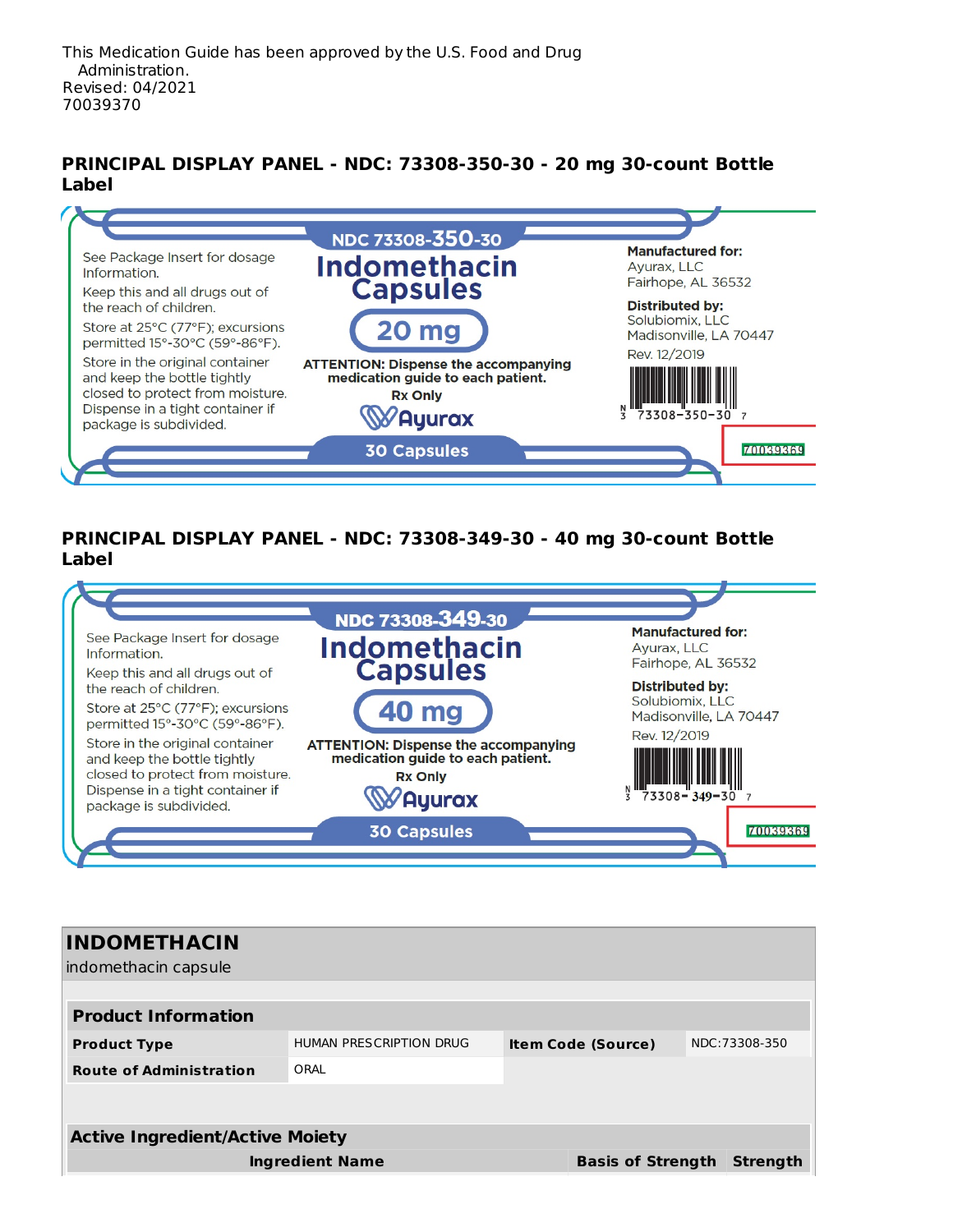|                        | <b>Inactive Ingredients</b>                                                                |  |                                                    |  |                                |                 |                                     |  |
|------------------------|--------------------------------------------------------------------------------------------|--|----------------------------------------------------|--|--------------------------------|-----------------|-------------------------------------|--|
| <b>Ingredient Name</b> |                                                                                            |  |                                                    |  |                                | <b>Strength</b> |                                     |  |
|                        |                                                                                            |  | LACTOSE MONOHYDRATE (UNII: EWQ57Q8I5X)             |  |                                |                 |                                     |  |
|                        |                                                                                            |  | SODIUM LAURYL SULFATE (UNII: 368GB5141J)           |  |                                |                 |                                     |  |
|                        |                                                                                            |  | MICROCRYSTALLINE CELLULOSE (UNII: OP1R32D61U)      |  |                                |                 |                                     |  |
|                        |                                                                                            |  | <b>CROSCARMELLOSE SODIUM (UNII: M280L1HH48)</b>    |  |                                |                 |                                     |  |
|                        |                                                                                            |  | <b>SODIUM STEARYL FUMARATE (UNII: 7CV7WK4UI)</b>   |  |                                |                 |                                     |  |
|                        |                                                                                            |  | <b>GELATIN, UNSPECIFIED (UNII: 2G86QN327L)</b>     |  |                                |                 |                                     |  |
|                        |                                                                                            |  | <b>TITANIUM DIOXIDE (UNII: 15FIX9V2JP)</b>         |  |                                |                 |                                     |  |
|                        |                                                                                            |  | FD&C BLUE NO. 1 (UNII: H3R47K3TBD)                 |  |                                |                 |                                     |  |
|                        |                                                                                            |  | FD&C BLUE NO. 2 (UNII: L06K8R7DQK)                 |  |                                |                 |                                     |  |
|                        |                                                                                            |  |                                                    |  |                                |                 |                                     |  |
|                        |                                                                                            |  |                                                    |  |                                |                 |                                     |  |
|                        | <b>Product Characteristics</b>                                                             |  |                                                    |  |                                |                 |                                     |  |
|                        | Color                                                                                      |  | BLUE (dark blue body), BLUE (light blue cap)       |  | <b>Score</b>                   | no score        |                                     |  |
|                        | <b>Shape</b>                                                                               |  | CAPSULE                                            |  | <b>Size</b>                    |                 | 18 <sub>mm</sub>                    |  |
|                        | Flavor                                                                                     |  |                                                    |  | <b>Imprint Code</b>            |                 | IP;201;20;mg                        |  |
|                        | <b>Contains</b>                                                                            |  |                                                    |  |                                |                 |                                     |  |
|                        |                                                                                            |  |                                                    |  |                                |                 |                                     |  |
|                        |                                                                                            |  |                                                    |  |                                |                 |                                     |  |
|                        | <b>Packaging</b>                                                                           |  |                                                    |  |                                |                 |                                     |  |
|                        |                                                                                            |  |                                                    |  | <b>Marketing Start</b>         |                 | <b>Marketing End</b>                |  |
| #                      | <b>Item Code</b>                                                                           |  | <b>Package Description</b>                         |  | <b>Date</b>                    |                 | <b>Date</b>                         |  |
| 1                      | 30 in 1 BOTTLE; Type 0: Not a Combination<br>NDC:73308-350-<br>01/03/2020<br>Product<br>30 |  |                                                    |  |                                |                 |                                     |  |
|                        |                                                                                            |  |                                                    |  |                                |                 |                                     |  |
|                        |                                                                                            |  |                                                    |  |                                |                 |                                     |  |
|                        |                                                                                            |  | <b>Marketing Information</b>                       |  |                                |                 |                                     |  |
|                        | <b>Marketing</b><br>Category                                                               |  | <b>Application Number or Monograph</b><br>Citation |  | <b>Marketing Start</b><br>Date |                 | <b>Marketing End</b><br><b>Date</b> |  |

| Marketing<br>Category | Application Number or Monograph<br><b>Citation</b> | <b>Marketing Start</b><br>Date | Marketing End<br><b>Date</b> |
|-----------------------|----------------------------------------------------|--------------------------------|------------------------------|
| <b>NDA</b>            | NDA204768                                          | 01/03/2020                     |                              |
|                       |                                                    |                                |                              |
|                       |                                                    |                                |                              |

| <b>INDOMETHACIN</b><br>indomethacin capsule                             |                         |                           |                 |
|-------------------------------------------------------------------------|-------------------------|---------------------------|-----------------|
|                                                                         |                         |                           |                 |
| <b>Product Information</b>                                              |                         |                           |                 |
| <b>Product Type</b>                                                     | HUMAN PRESCRIPTION DRUG | <b>Item Code (Source)</b> | NDC: 73308-349  |
| <b>Route of Administration</b>                                          | ORAL                    |                           |                 |
|                                                                         |                         |                           |                 |
| <b>Active Ingredient/Active Moiety</b>                                  |                         |                           |                 |
|                                                                         | <b>Ingredient Name</b>  | <b>Basis of Strength</b>  | <b>Strength</b> |
| <b>INDOMETHACIN</b> (UNII: XXE1CET956) (INDOMETHACIN - UNII:XXE1CET956) |                         | <b>INDOMETHACIN</b>       | 40 mg           |
|                                                                         |                         |                           |                 |
| <b>Inactive Ingredients</b>                                             |                         |                           |                 |
|                                                                         | <b>Ingredient Name</b>  |                           | <b>Strength</b> |
| <b>LACTOSE MONOHYDRATE (UNII: EWQ57Q8I5X)</b>                           |                         |                           |                 |